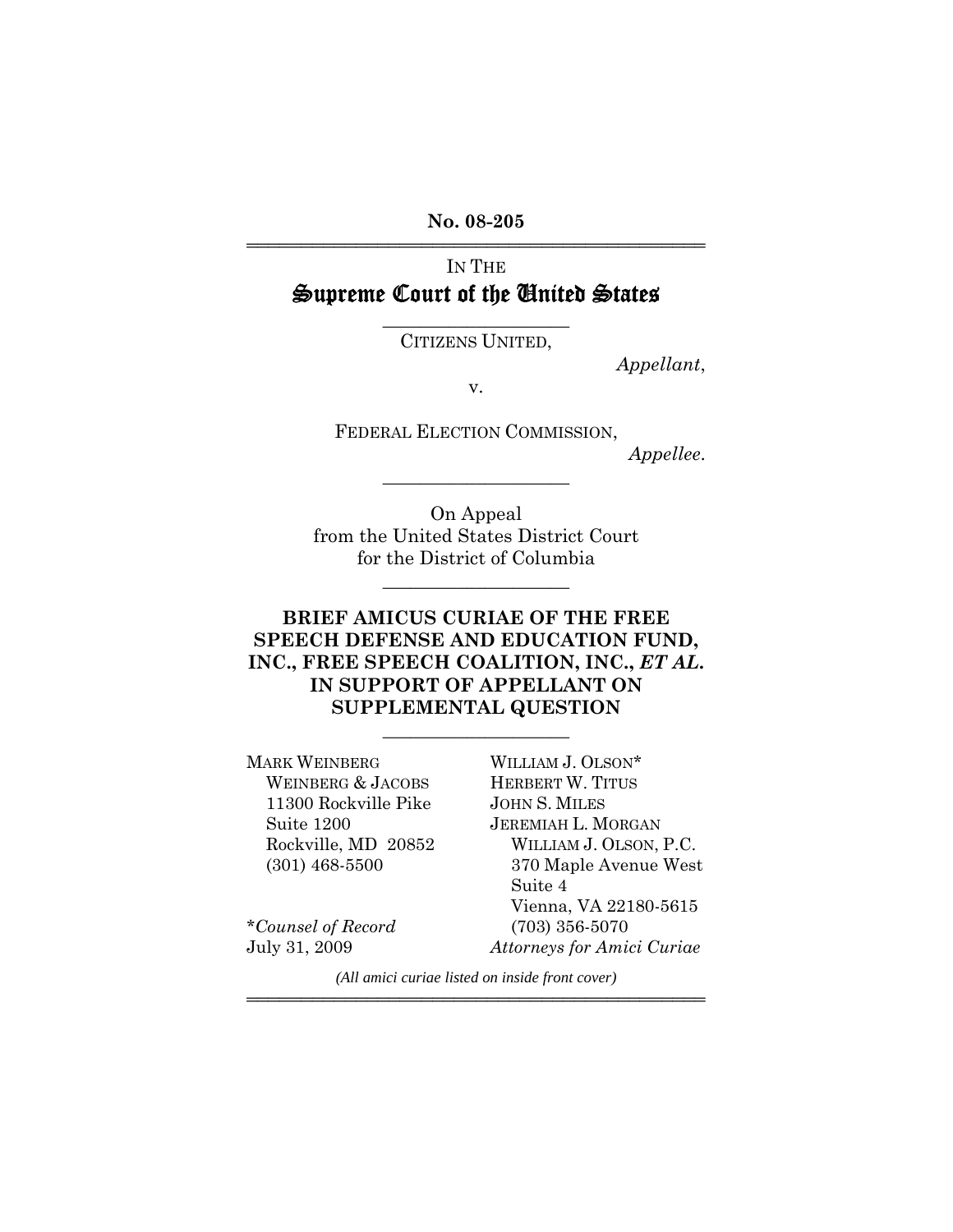List of *amici curiae*:

The Abraham Lincoln Foundation for Public Policy Research, Inc., American Values, Americans for the Preservation of Liberty, Base Connect, Inc., Michael Cloud, Concerned Women for America, Conservative Legal Defense and Education Fund, Constitution Party, Downsize DC Foundation, DownsizeDC.org, Inc., Eberle Communications Group, Inc., English First, English First Foundation, Free Speech Coalition, Inc., The Free Speech Defense and Education Fund, Inc., Gun Owners Foundation, Gun Owners of America, Inc., Carla Howell, Institute on the Constitution, The Lincoln Institute for Research and Education, The National Center for Public Policy Research, The National Right to Work Committee, National Taxpayers Union, The Richard Norman Company, The Senior Citizens League, U.S. Border Control, U.S. Border Control Foundation, and The United States Constitutional Rights Legal

Defense Fund, Inc.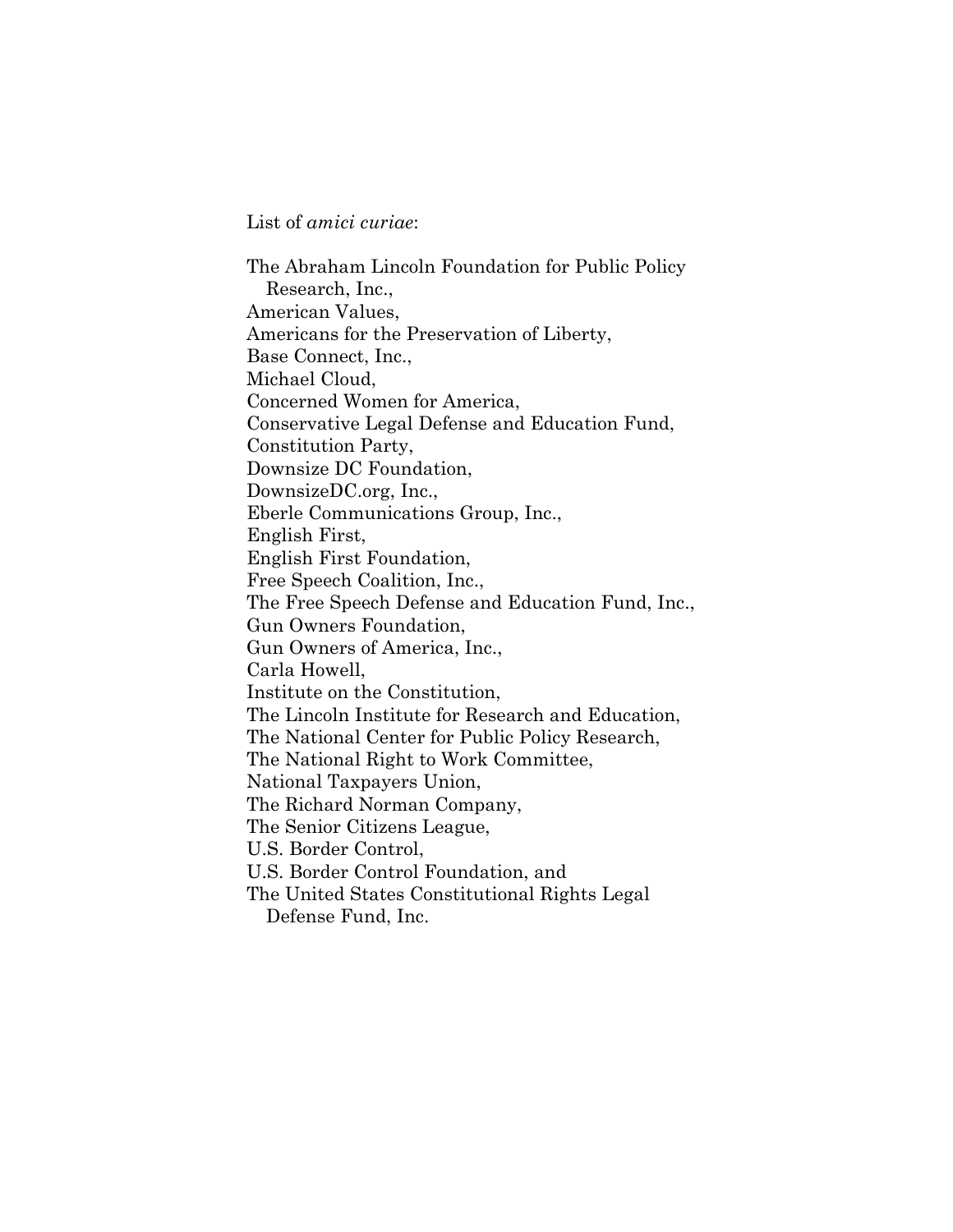# **TABLE OF CONTENTS**

Page

| INTEREST OF AMICI CURIAE<br>1 |                                                                                                                                                                          |  |
|-------------------------------|--------------------------------------------------------------------------------------------------------------------------------------------------------------------------|--|
|                               |                                                                                                                                                                          |  |
| <b>ARGUMENT</b>               |                                                                                                                                                                          |  |
| L.                            | CITIZENS UNITED'S FIRST AMENDMENT<br>CHALLENGE SHOULD BE SUSTAINED, AND<br>AUSTIN AND MCCONNELL, AS APPLIED TO<br><b>BCRA SECTION 203, SHOULD BE</b><br><b>OVERRULED</b> |  |
|                               | A. Austin and McConnell Denigrate the<br>Freedom of the Press<br>$\overline{4}$                                                                                          |  |
|                               | B. BCRA Section 203 Implicates the Freedom<br>of the Press<br>6                                                                                                          |  |
| II.                           | THE FREEDOM OF THE PRESS IS NOT A<br><b>SPECIAL PRIVILEGE OF THE INSTITUTIONAL</b><br>$PRESS \ldots \ldots \ldots \ldots \ldots \ldots \ldots \ldots \ldots \ldots 8$    |  |
| III.                          | <b>BCRA</b> Section 203 Violates Citizens<br>United's Freedom of the Press                                                                                               |  |
|                               | A. BCRA Section 203 Establishes an<br>Unconstitutional Licensing System $\dots$ .<br>13                                                                                  |  |
|                               | B. BCRA Section 203 Operates as an<br>Unconstitutional "Previous Restraint"<br>14                                                                                        |  |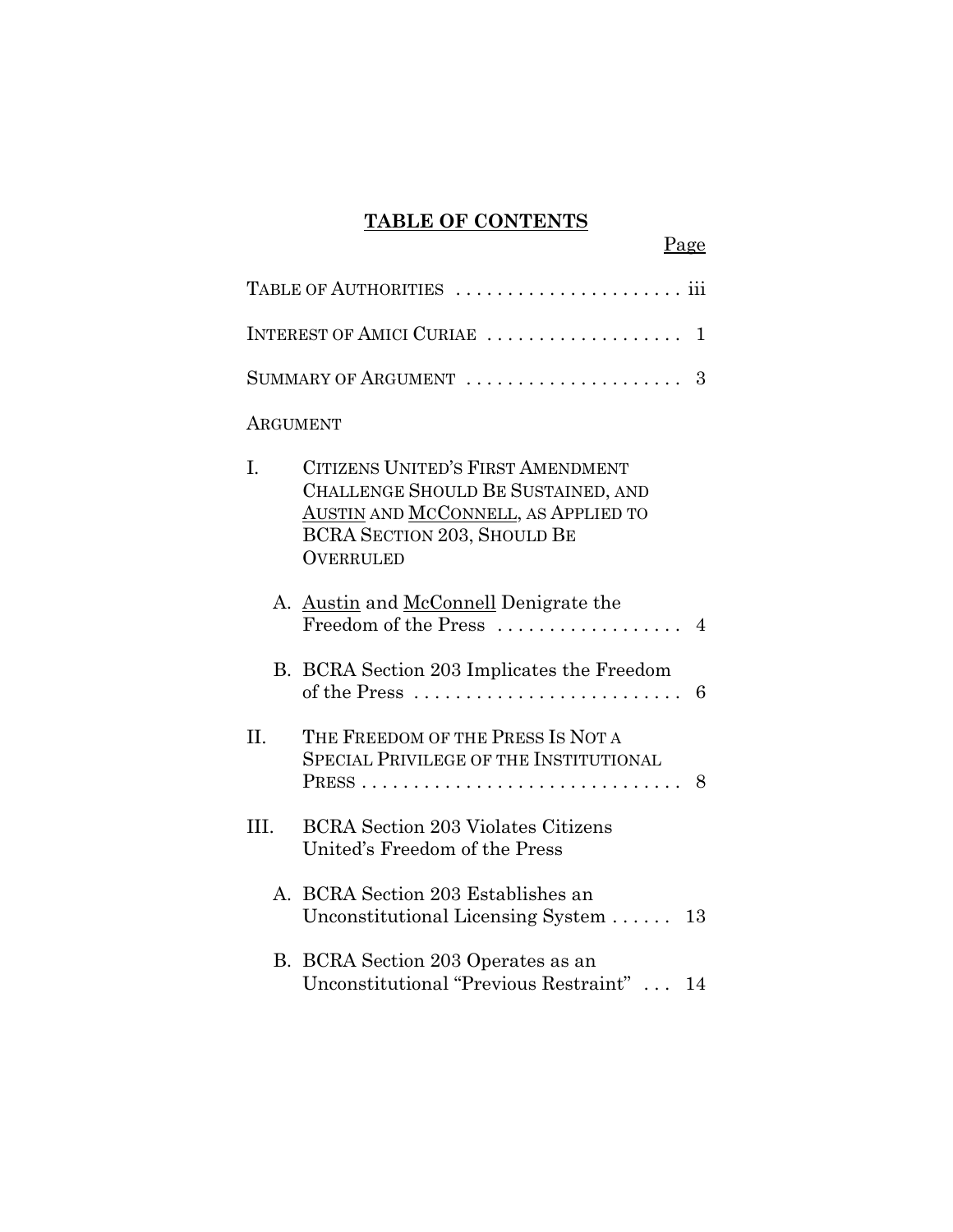| C. BCRA Section 203 Unconstitutionally<br>Intrudes into the Function of Editors $\dots$ 15 |  |
|--------------------------------------------------------------------------------------------|--|
| D. BCRA Section 203 Unconstitutionally<br>Imposes Economic Penalties and Burdens           |  |
| E. BCRA Section 203 Violates the Press                                                     |  |
| $CONCLUSION \ldots \ldots \ldots \ldots \ldots \ldots \ldots \ldots \ldots$                |  |

ii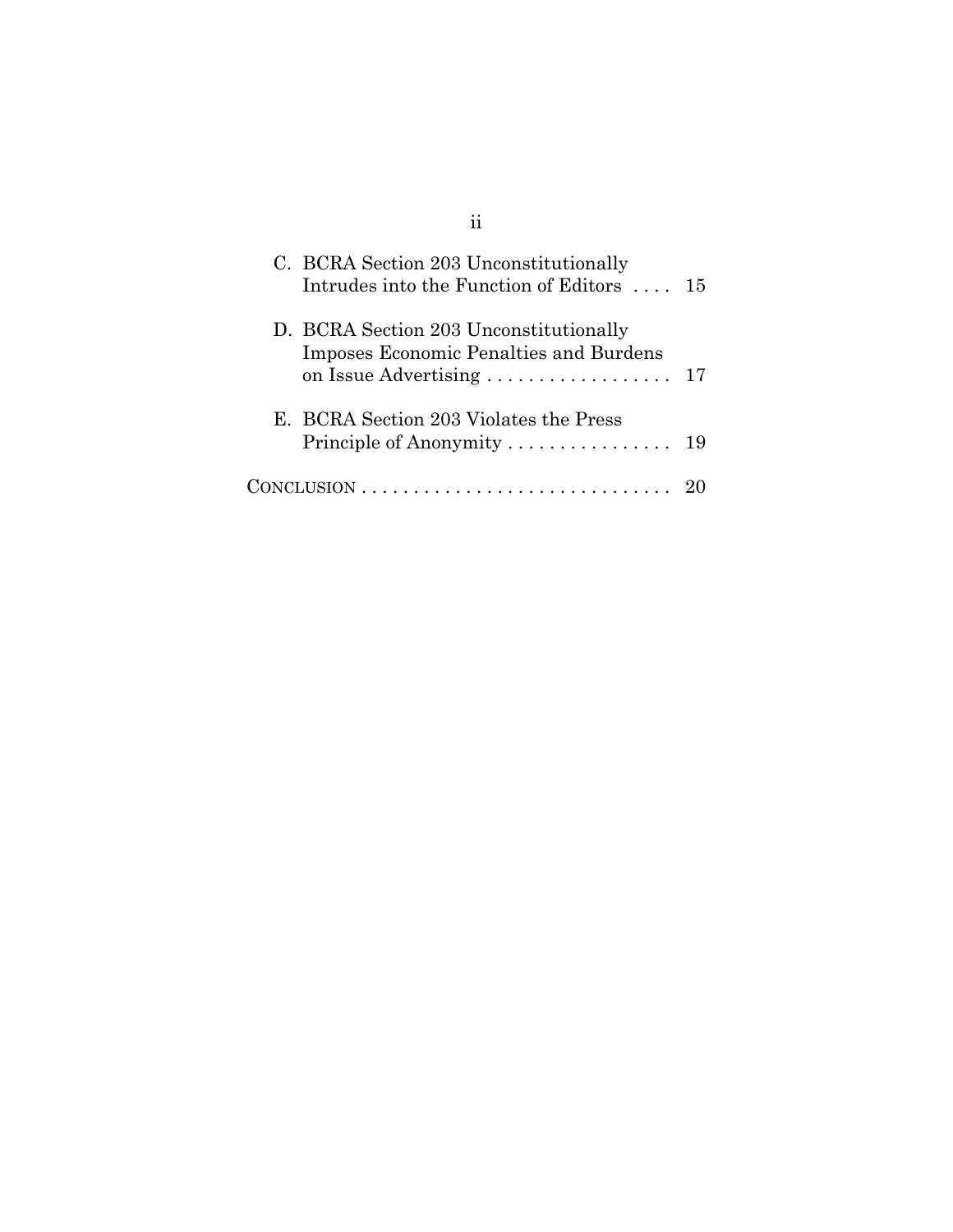# **TABLE OF AUTHORITIES**

|                   | Page |
|-------------------|------|
| U.S. Constitution |      |
|                   |      |

# **STATUTES**

| $2 U.S.C. \S 431(9)(B)(i) \ldots \ldots \ldots \ldots \ldots \ldots \ldots \quad 8$       |
|-------------------------------------------------------------------------------------------|
| $2 U.S.C. \S 434(f)(1) \ldots \ldots \ldots \ldots \ldots \ldots \ldots \ldots \ldots 13$ |
| $2 U.S.C. § 434(f)(3)(A)(i) \dots \dots \dots \dots \dots \dots \dots 5$                  |
| $2 U.S.C. \S 434(f)(3)(B)(i) \ldots \ldots \ldots \ldots \ldots \ldots \quad 8, 9$        |
| $2 U.S.C. \S 437g \ldots \ldots \ldots \ldots \ldots \ldots \ldots \quad 14, 15$          |
| Bipartisan Campaign Reform Act,                                                           |
|                                                                                           |

# **REGULATIONS**

#### **CASES**

| Arkansas Writers' Project, Inc. v. Ragland,                              |
|--------------------------------------------------------------------------|
|                                                                          |
| Austin v. Michigan State Chamber of                                      |
| Commerce, 494 U.S. 652 (1990)  6, passim                                 |
| Branzburg v. Hayes, 408 U.S. 665 (1972)  11                              |
| <u>Buckley</u> v. <u>Valeo</u> , 424 U.S. 1 (1976) $\dots \dots \dots$ 4 |
| FEC v. Wisconsin Right to Life, Inc., 551                                |
|                                                                          |
| First National Bank of Boston v. Bellotti,                               |
|                                                                          |
|                                                                          |

iii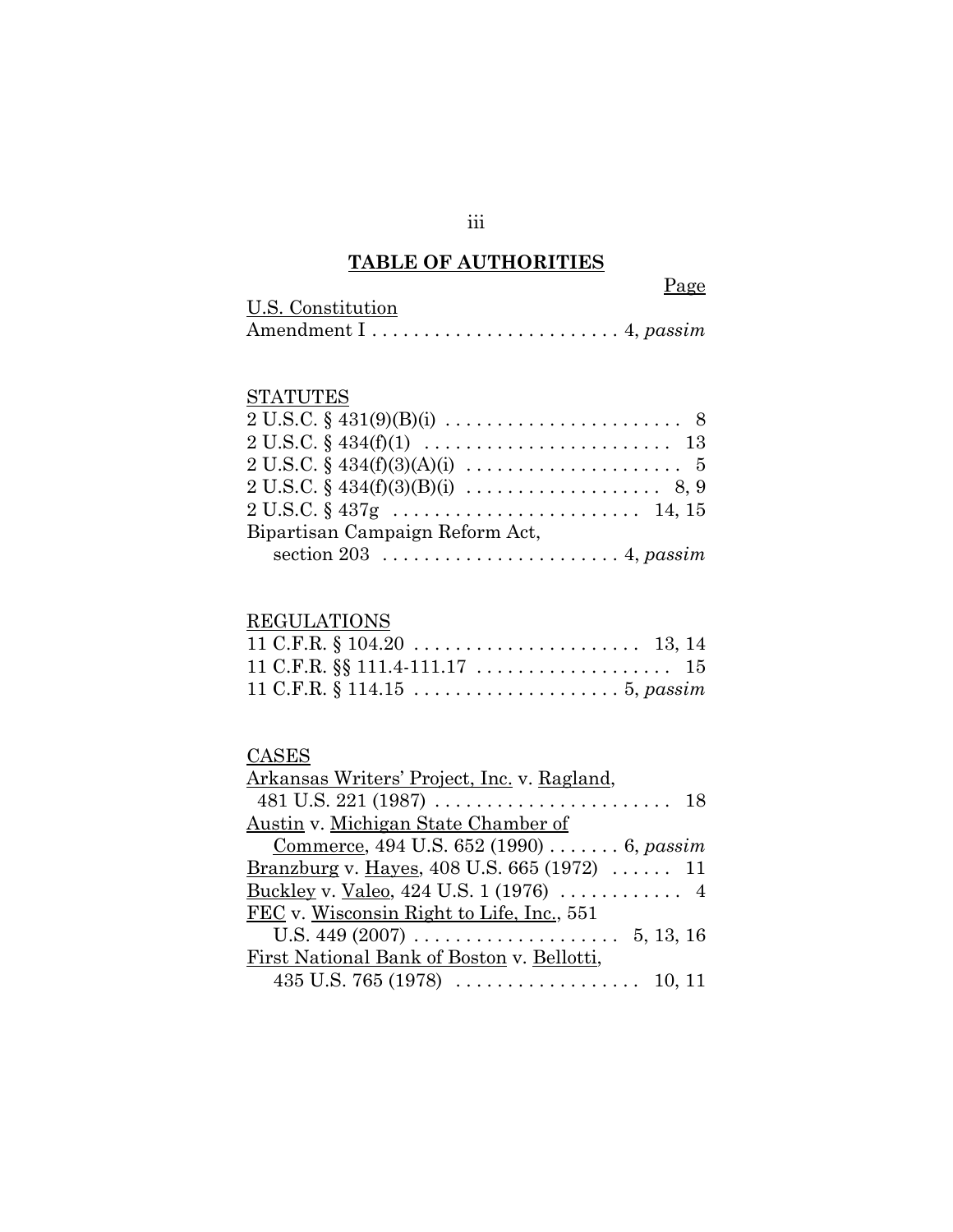| Grosjean v. American Press Co., 297 U.S.                       |
|----------------------------------------------------------------|
|                                                                |
| Lovell v. Griffin, 303 U.S. 444 (1938)  11, 13, 14             |
| Martin v. Struthers, 319 U.S. 141 (1943)  15                   |
| McConnell v. FEC, 540 U.S. 93 (2003)  5, passim                |
| McIntyre v. Ohio Elections Commission,                         |
|                                                                |
| Miami Herald Publishing Co. v. Tornillo,                       |
|                                                                |
| Mills v. Alabama, 384 U.S. 214 (1966)  9, 10                   |
| Near v. Minnesota, 283 U.S. 697 (1931)  14                     |
| New York Times Co. v. United States, 403                       |
| U.S. 713 (1971) $\ldots$<br>- 14                               |
| Talley v. California, 362 U.S. 60 (1960) $\ldots \ldots$<br>19 |
| United States v. Kahriger, 345 U.S.                            |
|                                                                |
| Watchtower Bible and Tract Society v.                          |
| Village of Stratton, 536 U.S. 150 (2002)  14, 15               |
| Wisconsin Right to Life, Inc. v. FEC, 546                      |
| 5                                                              |

# **MISCELLANEOUS**

| Ben H. Bagdikian, The New Media Monopoly,           |
|-----------------------------------------------------|
|                                                     |
| IV William Blackstone, Commentaries on the Laws     |
| of England (U. of Chicago, facsimile ed.            |
|                                                     |
| Richard Cortner, The Kingfish and the Constitution: |
| Huey Long, the First Amendment, and the             |
| Emergence of Modern Press Freedom in                |
|                                                     |
|                                                     |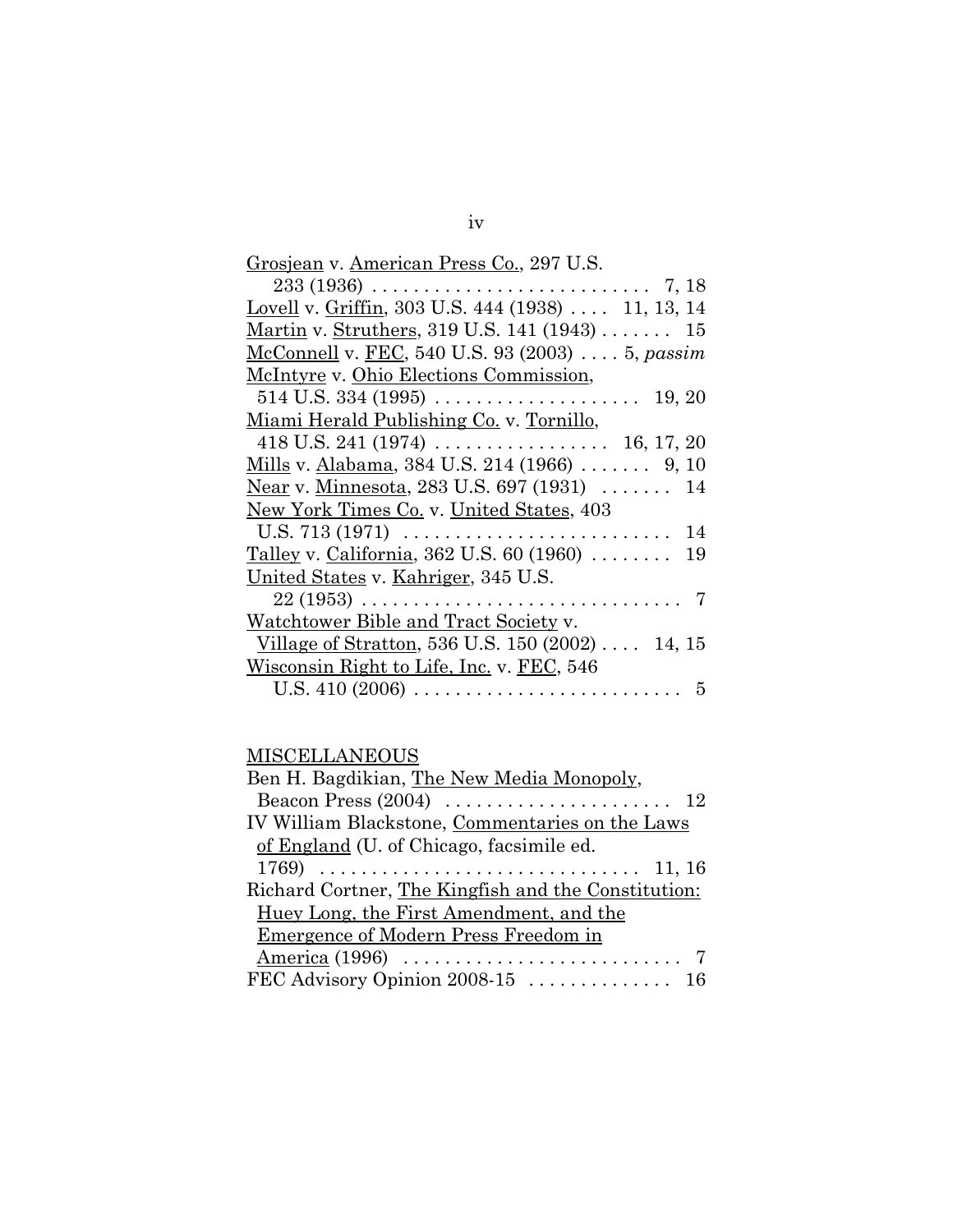| FEC Notice 2007-26, 72 Fed. Reg. 72,899                                |  |
|------------------------------------------------------------------------|--|
| (Dec. 26, 2007) $\ldots \ldots \ldots \ldots \ldots \ldots 6$ , passim |  |
| Scott Gant, We're All Journalists Now,                                 |  |
|                                                                        |  |
| James Madison, "The Virginia Report of 1799,"                          |  |
| reprinted in Garrett Epps, ed., The First                              |  |
| Amendment: Freedom of the Press (2008)  11                             |  |
| Jeffrey L. Pasley, The Tyranny of Printers:                            |  |
| Newspaper Politics in the Early American                               |  |
| Republic, p. 24 (U. of Va. Press 2001) $\ldots \ldots$ 10              |  |
| Fredrick Siebert, Freedom of the Press in                              |  |
| <u>England, 1476-1776</u> , U. of Ill. Press (1965)  11                |  |

v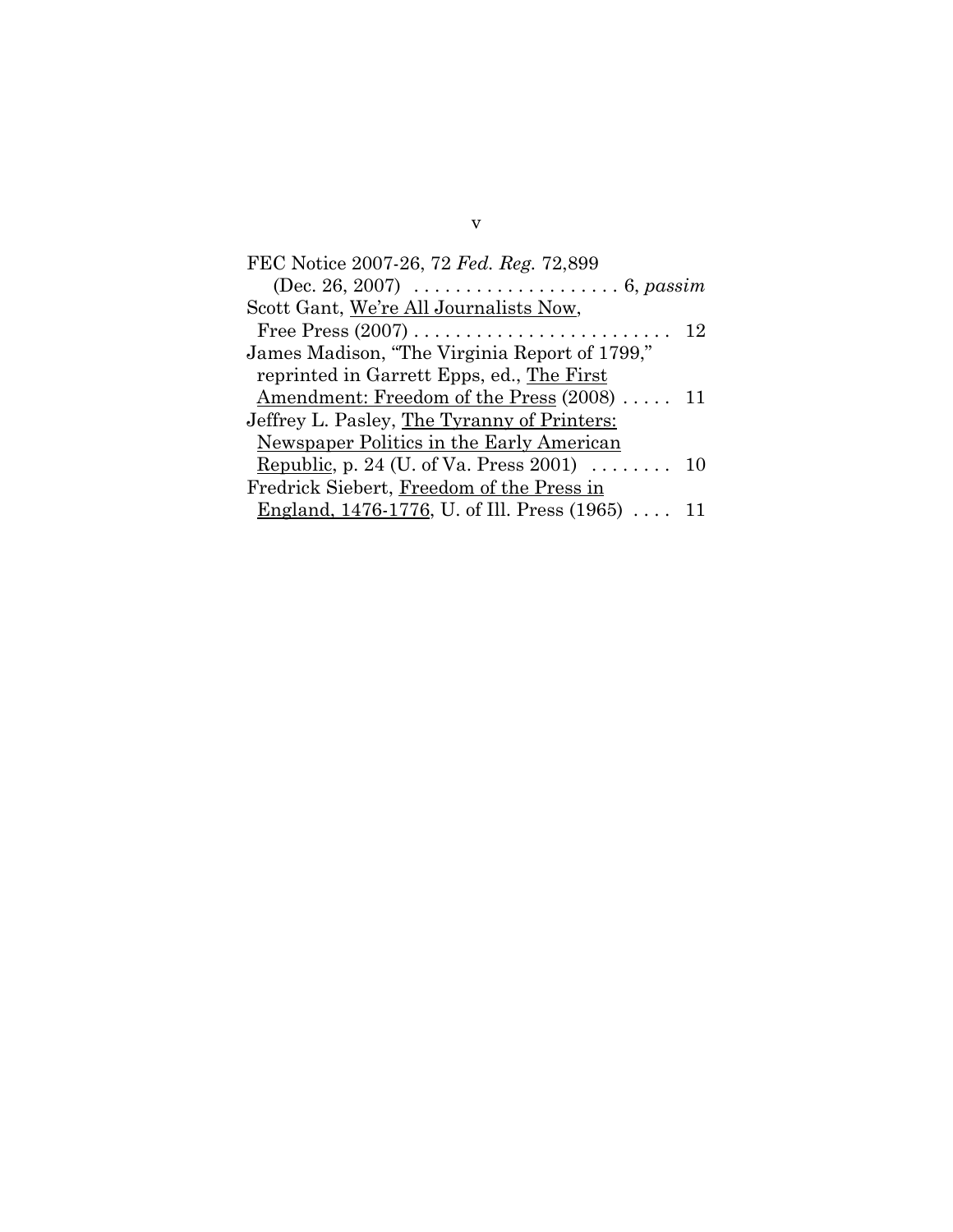#### **INTEREST OF AMICI CURIAE**<sup>1</sup>

These *amici curiae* form a coalition of interested nonprofit, tax-exempt, and political organizations, individuals, and for-profit corporations, committed to the proper construction of the Constitution and laws of the United States. Most of these *amici* have filed *amicus curiae* and/or party litigant briefs in the past in cases before federal courts, including this Court. Certain of these *amici* were among the appellants in McConnell v. FEC, 540 U.S. 93 (2003).

Twelve of these *amici* are tax-exempt under section 501(c)(3) of the Internal Revenue Code ("IRC"): The Free Speech Defense and Education Fund, Inc., American Values, Concerned Women for America, Conservative Legal Defense and Education Fund, Downsize DC Foundation, English First Foundation, Gun Owners Foundation, Institute on the Constitution, The Lincoln Institute for Research and Education, The National Center for Public Policy Research, U.S. Border Control Foundation, and The United States Constitutional Rights Legal Defense Fund, Inc.

 $<sup>1</sup>$  It is hereby certified that the parties have consented to the filing</sup> of this brief; that counsel of record for all parties received notice at least 10 days prior to the filing date of the intention to file this brief; and that no counsel for a party authored this brief in whole or in part, and no person other than *amici curiae*, their members, or their counsel made a monetary contribution to its preparation or submission.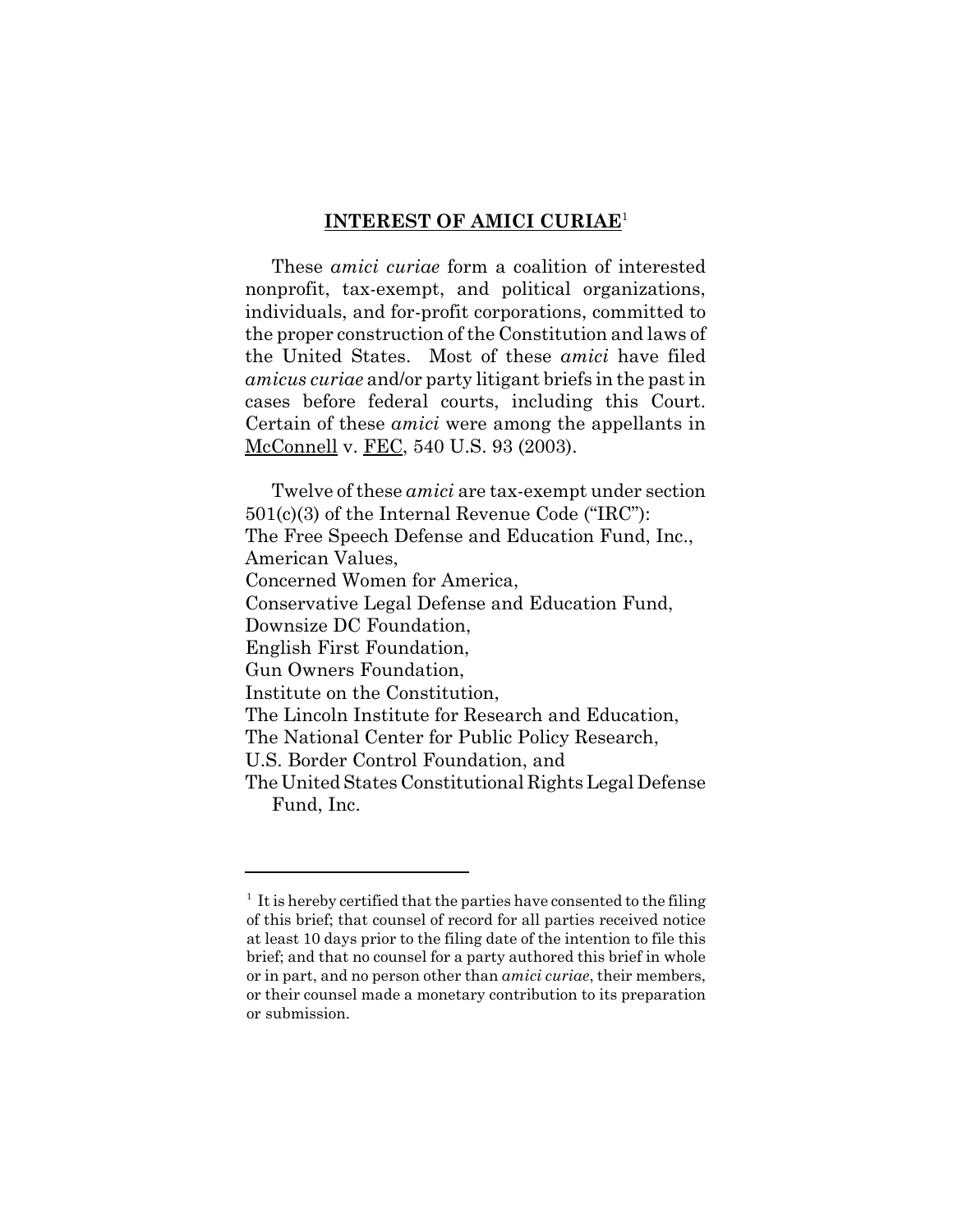Ten are tax-exempt under IRC section 501(c)(4): Free Speech Coalition, Inc., The Abraham Lincoln Foundation for Public Policy Research, Inc., Americans for the Preservation of Liberty, DownsizeDC.org, Inc., English First, Gun Owners of America, Inc., The National Right to Work Committee, National Taxpayers Union, The Senior Citizens League, and U.S. Border Control.

Two are former Libertarian Party candidates for federal office: Michael Cloud, and Carla Howell.

One is a national political party organization: Constitution Party.

Three are for-profit companies which assist nonprofit organizations in developing and implementing outreach programs for the public: Base Connect, Inc., Eberle Communications Group, Inc., and The Richard Norman Company.

The *amici* believe that their brief will be of assistance to the Court, bringing to its attention relevant matter on freedom of the press, not fully addressed by the parties.

2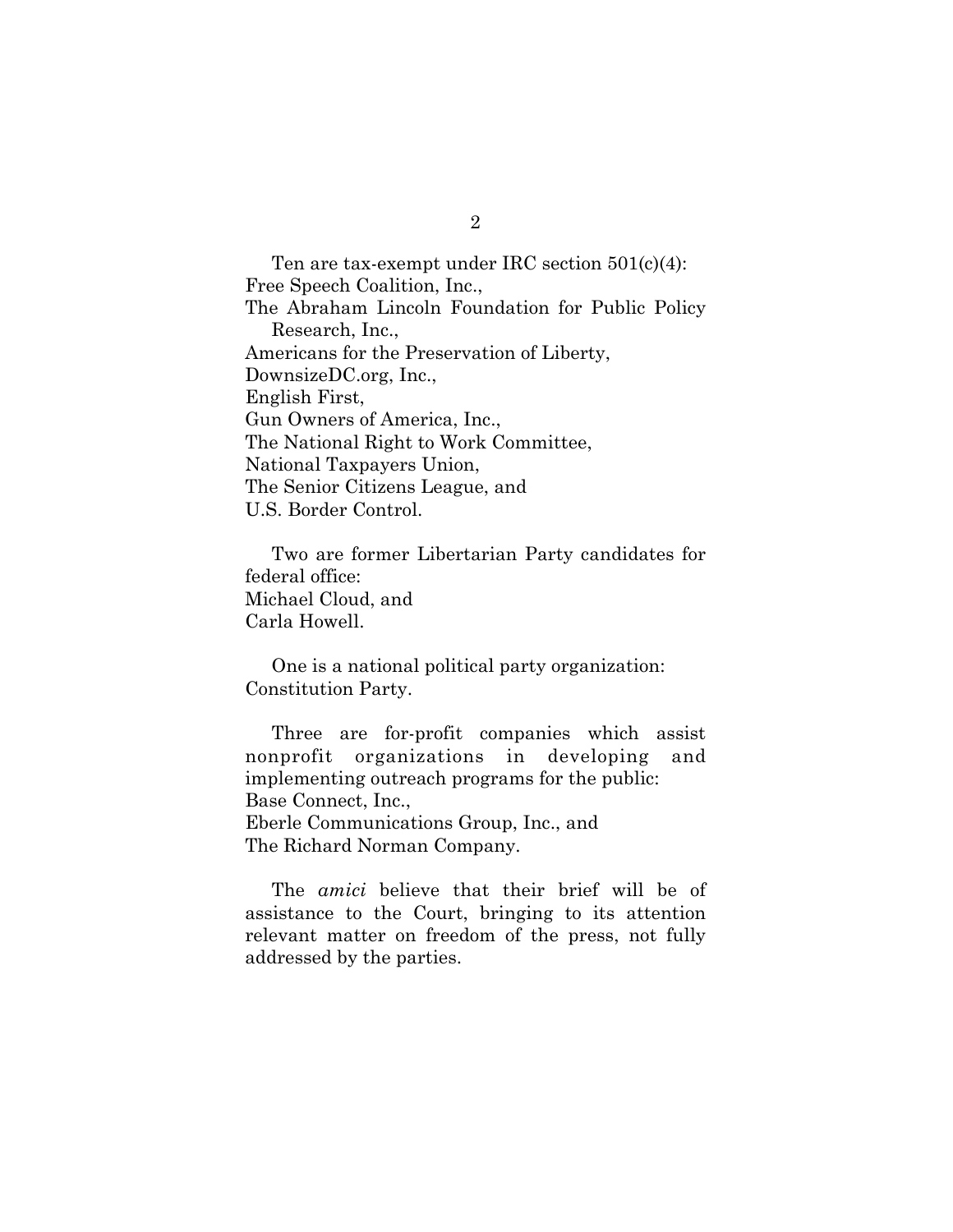#### **SUMMARY OF ARGUMENT**

Citizens United's challenge to federal regulation of electioneering communications should be sustained, and this Court's decisions in Austin v. Michigan State Chamber of Commerce, 494 U.S. 652 (1990), and in McConnell v. FEC, 540 U.S. 93 (2003), as applied to BCRA section 203, should be overruled. Both decisions endorse an erroneous view of the freedom of speech that conflicts with Citizens United's freedom of the press.

Contrary to the assumptions in Austin and McConnell, the freedom of the press does not confer a special privilege upon the institutional press, but is enjoyed by all the people. Austin's and McConnell's narrow reading of the press freedom is not only contrary to history, but at odds with new realities of journalism.

BCRA section 203 violates Citizens United's freedom of press by: (1) establishing a licensing system; (2) operating as an unconstitutional previous restraint; (3) intruding into the editorial function; (4) imposing discriminatory economic penalties and burdens; and (5) forcing the public disclosure of the names and addresses of authors and publishers.

Because Austin and those portions of McConnell upholding BCRA section 203 violate these free press principles, they should be overturned.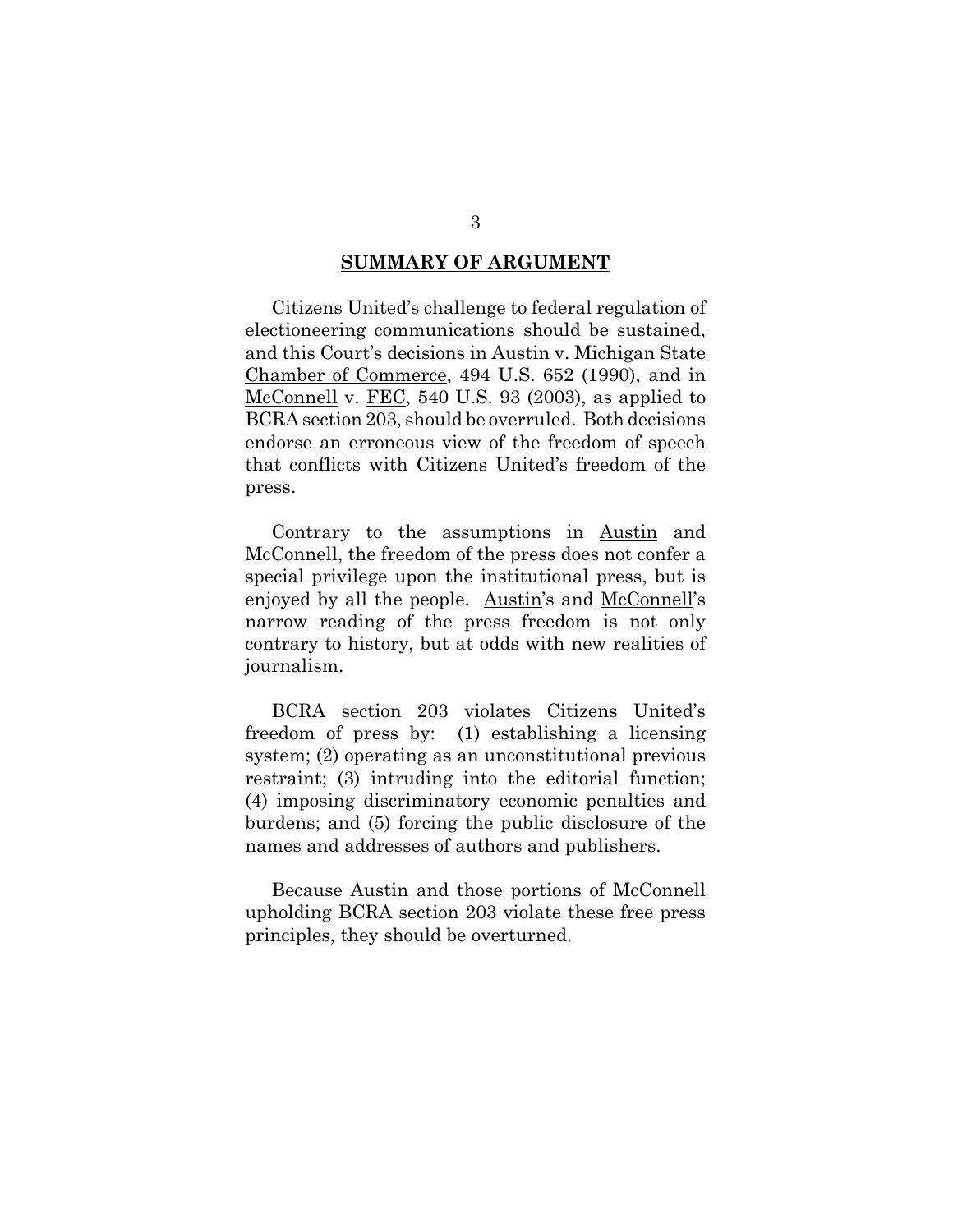#### **ARGUMENT**

**I. CITIZENS UNITED'S FIRST AMENDMENT CHALLENGE SHOULD BE SUSTAINED, AND AUSTIN AND MCCONNELL, AS APPLIED TO BCRA SECTION 203, SHOULD BE OVERRULED.**

#### **A. Austin and McConnell Denigrate the Freedom of the Press.**

With the enactment of the Federal Election Campaign Act of 1971, and its subsequent amendment in 1974 ("FECA"), Congress installed the Federal Election Commission ("FEC") as its gatekeeper to the marketplace of ideas concerning political campaigns for federal elective office. Under the constraints imposed by Buckley v. Valeo, 424 U.S. 1 (1976), the FEC's licensing power initially applied only to "expenditures for communications that in express terms advocate the election or defeat of a clearly identified candidate for federal office." *Id*., at 44.

Dissatisfied with this "express advocacy" rule, and in an effort to extend the FEC's market entry control, $2$ Congress passed the Bipartisan Campaign Reform Act of 2002 ("BCRA"), expanding FEC's reach to "electioneering communication[s]" — broadcasts "targeted to the relevant electorate" that "refer[red] to a clearly identified candidate for Federal office" during

<sup>2</sup> *See* McConnell v. FEC, 540 U.S. 93, 126-129, 189-90 (2003).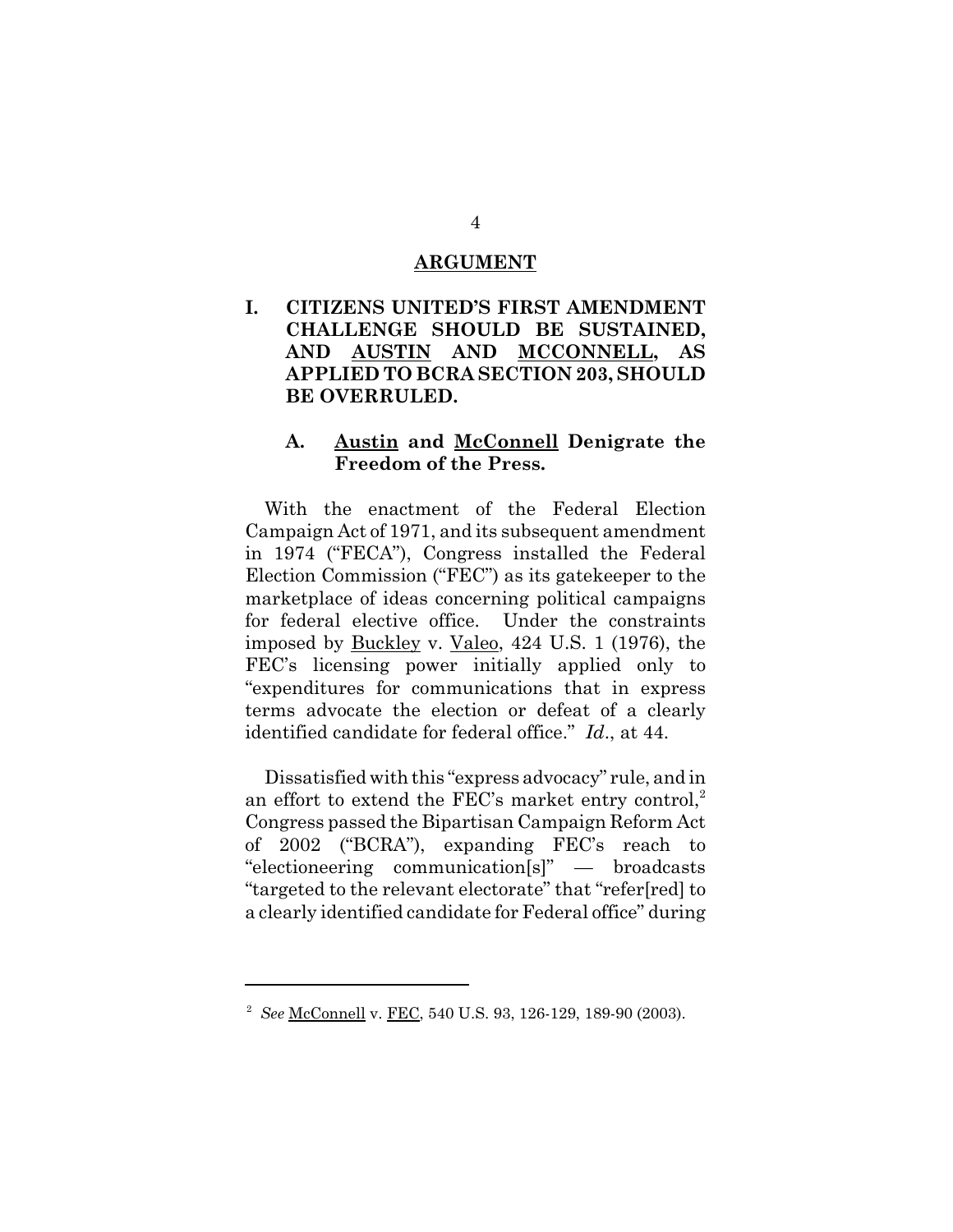a statutorily-specified time proximate to an election. *See* 2 U.S.C. § 434(f)(3)(A)(i).

Initially, it appeared to this Court that such enlargement of FEC market control was sufficiently constrained by the literal language of the statute to meet First Amendment standards. *See* McConnell v. FEC, 540 U.S. 93, 194 (2003). However, in 2006, by unanimous vote, this Court ruled that a broadcast communication that met the statute's specified criteria could be constitutionally protected. *See* Wisconsin Right to Life, Inc. v. FEC, 546 U.S. 410, 411-12 (2006). In an ensuing "as applied" challenge, the Court ruled that the First Amendment constricted the FEC's power to regulate a communication that referred to a candidate only if the broadcast language was "the **functional equivalent of express advocacy**." FEC v. Wisconsin Right to Life, Inc., 551 U.S. 449, \_\_\_, 168 L.Ed.2d 329, 346 (2007) (emphasis added) (hereinafter "WRTL II").

Following WRTL II, the FEC adopted new regulations permitting corporations and labor unions to draw on their general treasuries "to make an electioneering communication ... unless the communication is susceptible of no reasonable interpretation other than as an appeal to vote for or against a clearly identified Federal candidate." *See* 11 C.F.R. § 114.15(a). As the FEC acknowledged, the new rules empowered the FEC to **scrutinize the content** of any "issue ad" to ascertain whether it qualified for an exemption under either (i) its three-pronged "safe harbor" provision  $(11 \text{ C.F.R. } \S 114.15(b))$  or  $(ii)$  its multi-factor interpretative provision (11 C.F.R.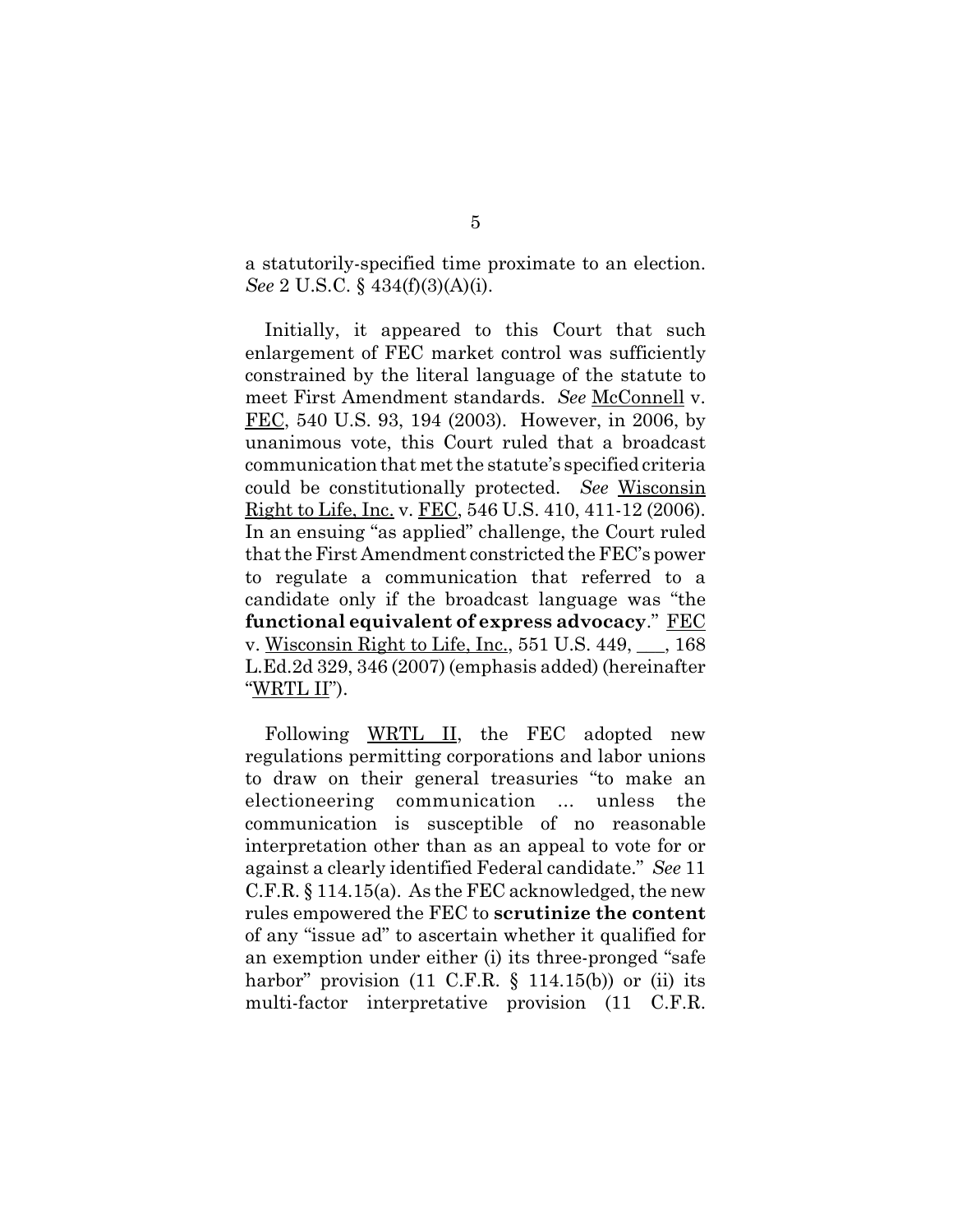§ 114.15(c)). *See* FEC Notice 2007-26, 72 *Fed. Reg.* 72,899-913 (Dec. 26, 2007). Thus, the FEC has assumed wide discretionary power controlling the terms under which a corporation or labor union would be permitted access to the marketplace of ideas during a federal election season.

According to both McConnell and Austin v. Michigan State Chamber of Commerce, 494 U.S. 652 (1990), the lodging of such discretionary **censorship powers** in the executive branch accords with the **freedom of speech**, because of the "'the **corrosive and distorting effects of immense aggregation of wealth** ... that have little or no correlation to the public's support for the corporation's [or union's] political ideas.'" *See* McConnell, 540 U.S. at 206 (emphasis added). For the reasons set out below, McConnell and Austin should be overturned because they rest upon an erroneous view of **freedom of speech** that conflicts with Citizens United's **freedom of the press**.

### **B. BCRA Section 203 Implicates the Freedom of the Press.**

BCRA section 203 appears to apply equally to all candidates for election to federal office. In reality, it was deliberately crafted to vest incumbent members of Congress with a kind of super-trademark over their names — to be enforced by the FEC against independent entities, including incorporated nonprofit groups known to engage in the pesky activity of educating the public about the legislative actions of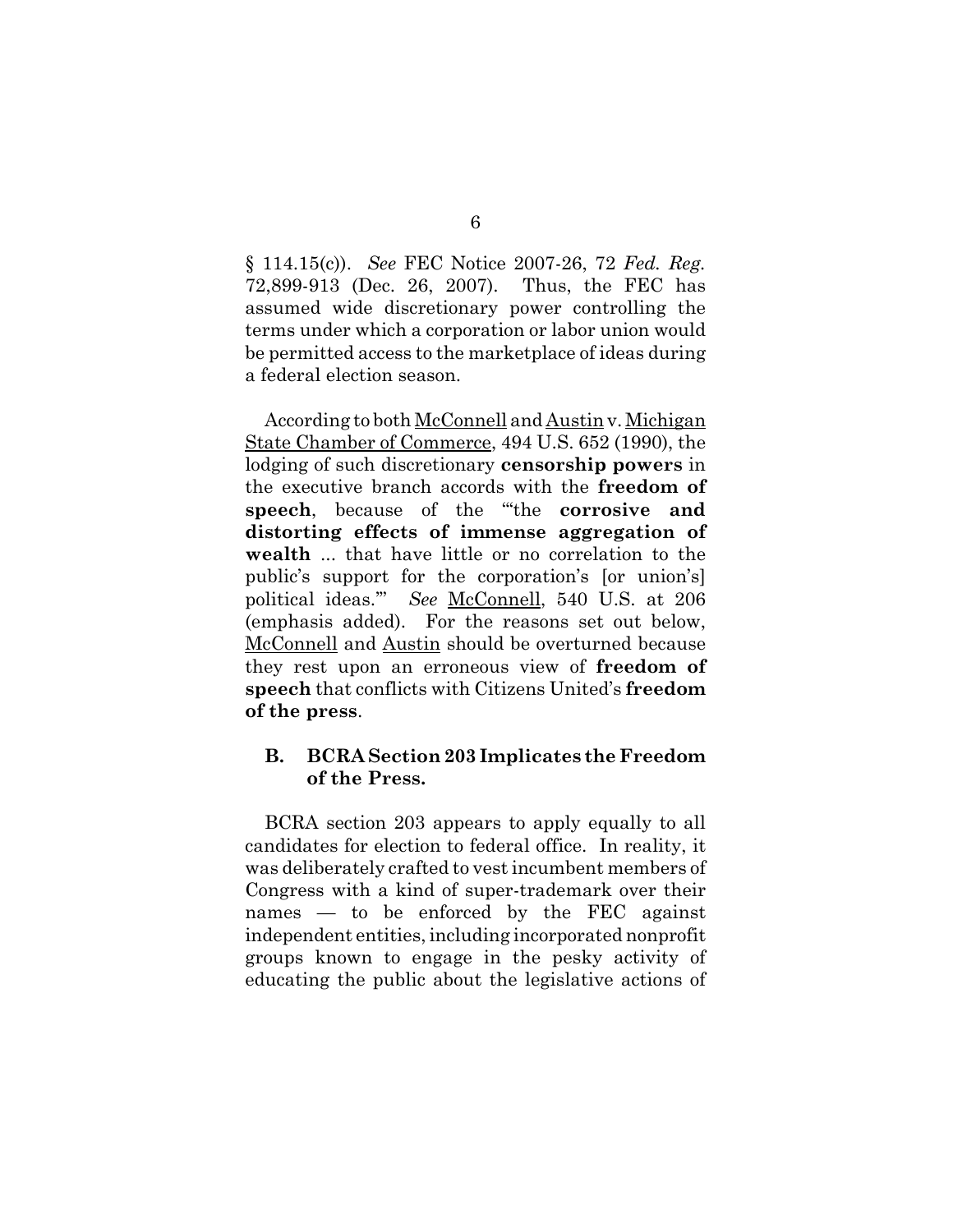those incumbents.<sup>3</sup> In the past, this Court has not hesitated to look behind high-sounding legislative pronouncements to uncover ulterior goals. For example, in Grosjean v. American Press Co., 297 U.S. 233 (1936), the Court, alerted by such censorious antecedents in English history (297 U.S. at 245-247), saw through a Louisiana statute — disguised by the Huey Long political machine as a revenue-raising "tax" measure4 — when, in fact, its "plain purpose [was to] penaliz[e] the publishers and curtail[] the circulation of a selected group of newspapers" in violation of the freedom of the press (*id*., at 250-51). Likewise, BCRA section 203, while "wrapped ... in the verbal cellophane of a [campaign finance reform] measure,"<sup>5</sup> is designed to penalize and curtail corporate and union communications in violation of the press guarantee.

Although this case appears to have been litigated as a generic First Amendment challenge with primary emphasis on freedom of speech (*see*, *e.g*., Brief for Appellant, pp. 10-12), free press issues bubbled to the surface during oral argument following the government's disturbing responses to Justice Alito's probing questions as to whether a book could be banned as an "electioneering communication." (Oral Argument Transcript, p. 27, l. 16 – p. 31, l. 1 (Mar. 24,

<sup>3</sup> *See* McConnell, 540 U.S. at 260 (Scalia, J., dissenting).

<sup>4</sup> *See generally* Richard Cortner, The Kingfish and the Constitution: Huey Long, the First Amendment, and the Emergence of Modern Press Freedom in America (1996).

<sup>&</sup>lt;sup>5</sup> The phraseology is that of Justice Frankfurter from his dissent in United States v. Kahriger, 345 U.S. 22, 38 (1953).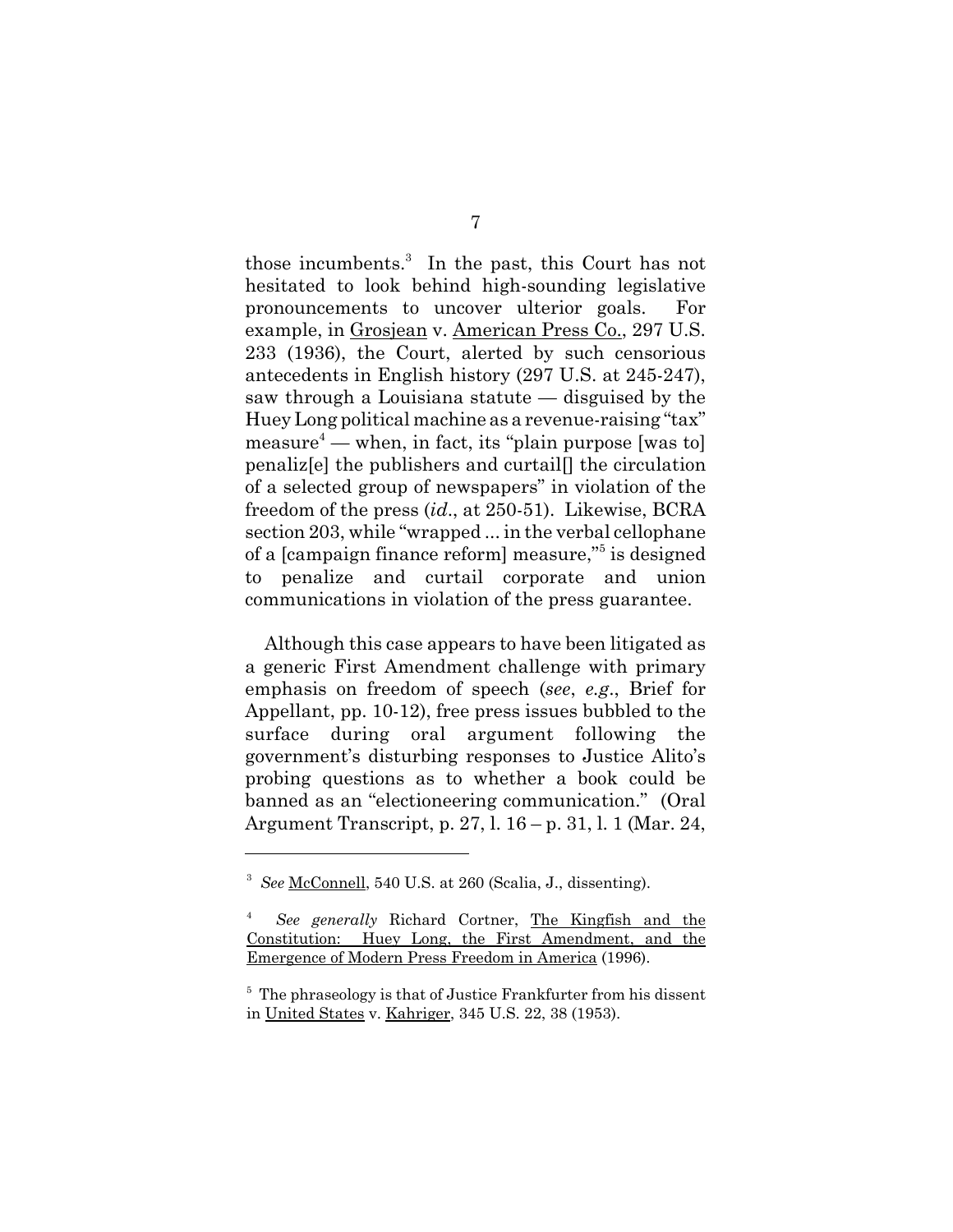2009)). At one point, the government even argued that "media corporations, the institutional press, would have a greater First Amendment right" than nonmedia entities such as Citizens United.<sup>6</sup> Tr. 28, ll. 7-11, p. 34, ll. 1-25. Such a dangerous assertion cannot go unchallenged. Nor can this appeal be resolved properly unless the Court grapples with what has now been revealed to be the central issue — the applicability and scope of the freedom of the press.

### **II. THE FREEDOM OF THE PRESS IS NOT A SPECIAL PRIVILEGE OF THE INSTITUTIONAL PRESS.**

In Austin, the Michigan State Chamber of Commerce never raised the First Amendment free press issue. In <u>McConnell</u>, however, one group of litigants (Congressman Ron Paul, Gun Owners of America, Inc., Gun Owners of America Political Victory Fund, RealCampaignReform.org<sup>7</sup>, Citizens United, Citizens United Political Victory Fund, Michael Cloud, and Carla Howell) did, assailing BCRA section 203 "as violative of Freedom of the Press" (*see, e.g.*, Brief for Appellants Congressman Ron Paul, *et al*., pp. 16-50). This argument was summarily dismissed (*see* 540 U.S.

<sup>&</sup>lt;sup>6</sup> The Deputy Solicitor General was reflecting not only his own flawed view of press freedom, but that of Congress. Apparently believing the institutional press to have greater rights than other Americans, Congress largely exempted the institutional press from its ban on electioneering communications. 2 U.S.C.  $§$  434(f)(3)(B)(i). This exemption parallels the press exemption applicable to campaign expenditures. 2 U.S.C. § 431(9)(B)(i).

<sup>7</sup> Now DownsizeDC.org, Inc.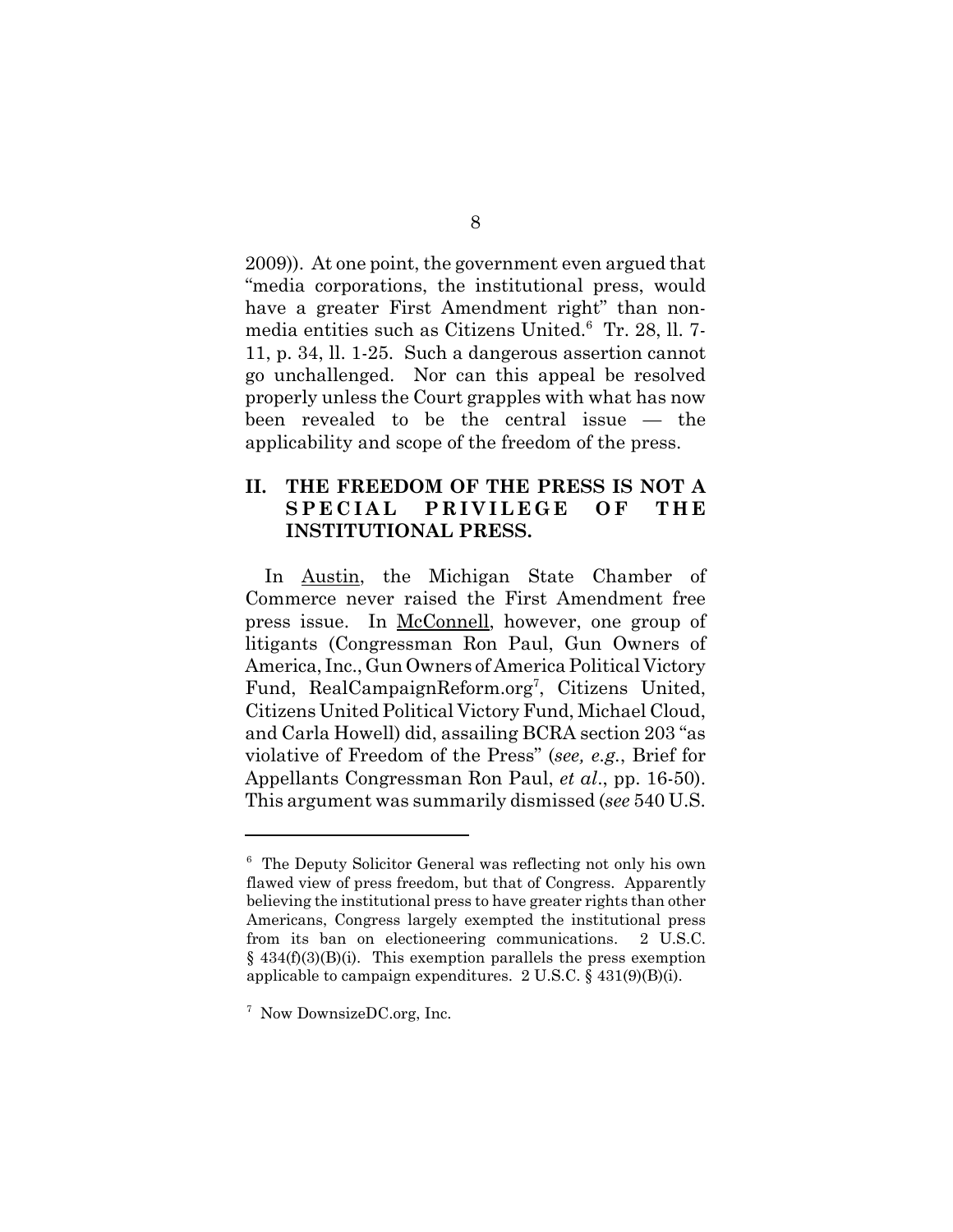at 209 n.89), apparently on the ground that BCRA's media exemption preserved whatever press rights might be at stake. *See* 540 U.S. at 208-09. Both Austin and McConnell having failed to address the press issue, the two were wrongly decided.

McConnell found BCRA's "narrow exception [2 U.S.C. section  $434(f)(3)(B)(i)$  [to be] wholly consistent with First Amendment principles," because of Austin. *Id.*, 540 U.S. at 208. Quoting from Mills v. Alabama, 384 U.S. 214, 219 (1966), Austin adopted the view that: "'[T]he press serves and was designed to serve as a powerful antidote to any abuses of power by governmental officials and **as a constitutionally chosen means** for keeping officials elected by the people responsible to all the people whom they were selected to serve.'" Austin, 494 U.S. at 667-68 (emphasis added).

But Mills did not elevate the institutional press to such a preferred position. To the contrary, Mills stated that "[t]he Constitution specifically selected the press, which includes not only newspapers, books and magazines, but **humble leaflets and circulars** ... to play an important role in the discussion of public affairs." Mills, 384 U.S. at 219 (emphasis added). Furthermore, Mills emphasized that the people's press freedom plays a key role in the electoral process. *Id.*, 384 U.S. at 218-19. Thus, Mills ruled unconstitutional a statute that forbade "any electioneering ... for or against the election or nomination of any candidate ... that is being voted on **on the day on which the election** affecting such candidates ... **is being held.'"**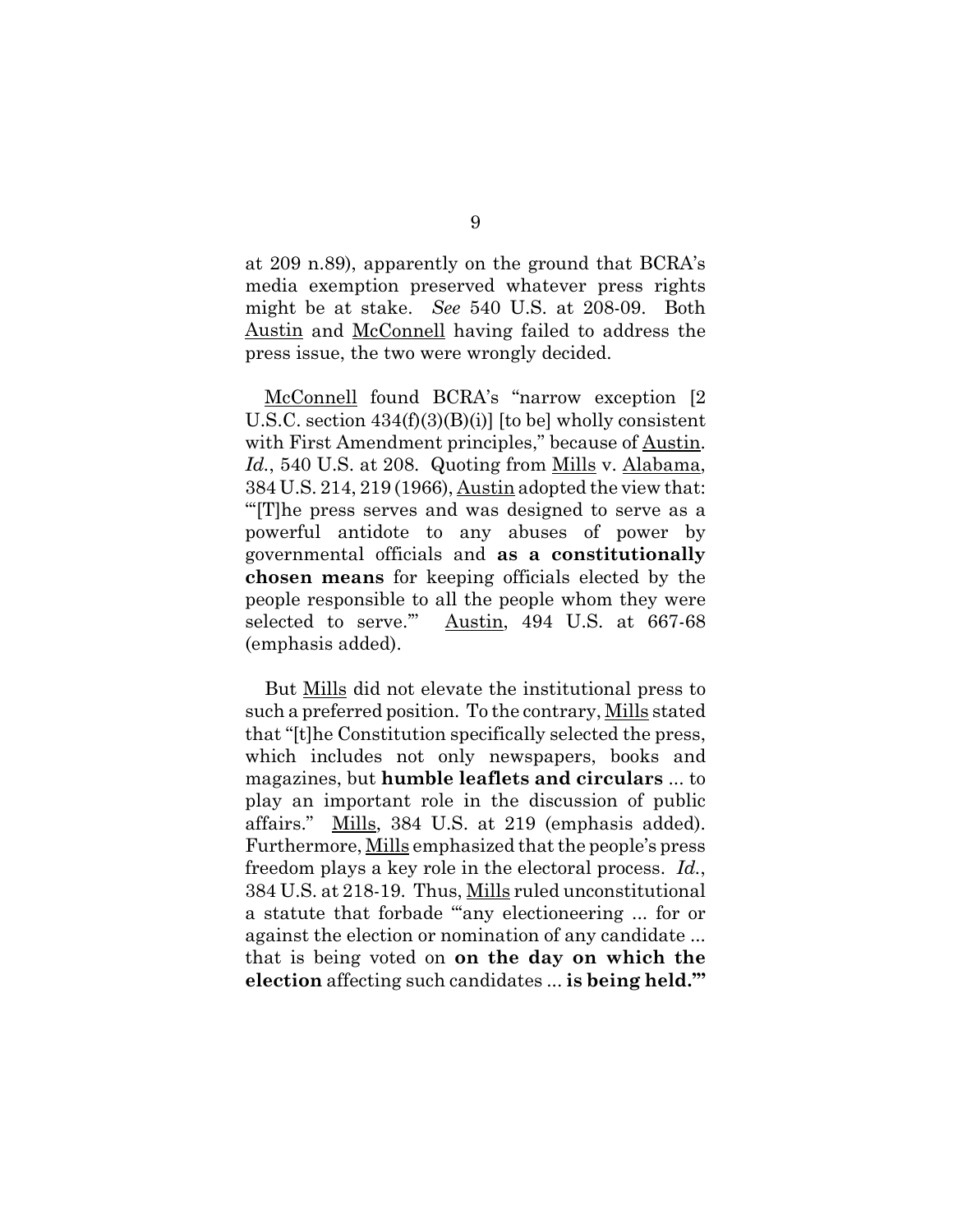*Id*., at 216 n.2, 220 (emphasis added). And it so ruled on the grounds of the freedom of the press:

The Alabama Corrupt Practices Act ... silences the press **at a time when it can be most effective**. It is difficult to conceive of a more obvious and flagrant abridgment of the constitutionally guaranteed **freedom of the press**. [*Id.*, 384 U.S. at 219 (emphasis added).]

While Mills concerned a newspaper editorial, it was most certainly not based on Austin's and McConnell's "narrow reading of the Press Clause," which would cause "fundamental difficulties" of interpretation and application. *See* First National Bank of Boston v. Bellotti, 435 U.S. 765, 798-801 (1978) (Burger, C.J., concurring). As Justice Scalia pointedly asked at oral argument: "But does 'the press' mean the media in that constitutional provision? You think in 1791 there were ... people running around with fedoras that had ... little press tickets in it.... Doesn't it cover ... the right of any individual to ... write, to publish?" Tr. 34, ll. 5-13.

Although "indispensable to the political ... life of their communities," colonial printers were not a dominant institution. Jeffrey L. Pasley, The Tyranny of Printers: Newspaper Politics in the Early American Republic, p. 24 (U. of Va. Press 2001). Indeed, newspapers were transient concerns, as "more than two-thirds of the American newspapers established before 1821 published for three years or less." *Id*., at 52.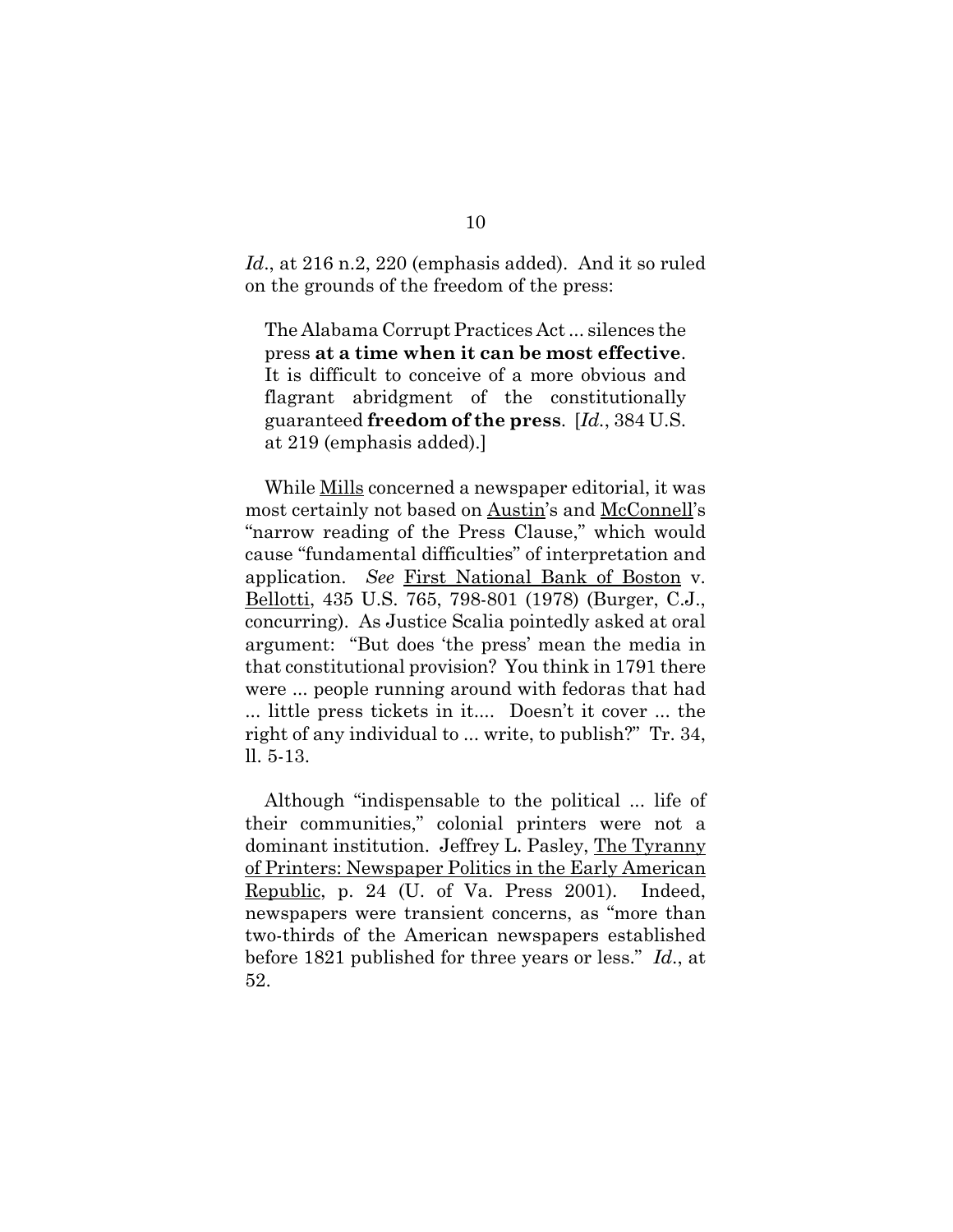Prior to the recognition of the freedom of the press in England, it was assumed "the press should be regulated so as to ensure the success of the royal policies." Fredrick Siebert, Freedom of the Press in England, 1476-1776, U. of Ill. Press, p. 6 (1965). By "the end of the eighteenth century," however, the "freedom of the press became one of the natural rights of man as derived from the law of God and incapable of infringement by any man-made power." *Id*., at 7.

As James Madison put it, in the United States:

**[t]he people**, not the government possess the absolute sovereignty. The legislature, no less than the executive is under limitations of power.... This security of the **freedom of the press** requires, that it should be exempt, not only from previous restraint by the executive, as in Great Britain, but from legislative restraint also. [James Madison, "The Virginia Report of 1799," reprinted in Garrett Epps, ed., The First Amendment: Freedom of the Press, p. 78 (2008) (emphasis added).]

Thus, the American experience validated Blackstone's description that the "liberty of the press is indeed essential to the nature of a free state." IV William Blackstone, Commentaries on the Laws of England, p. 151 (U. of Chicago, facsimile ed. 1769). In his concurring opinion in Bellotti, Chief Justice Burger rejected the notion that the freedom of the press bestows First Amendment monopoly rights upon the institutional press. *Id*., 435 U.S. at 802. *See also* Lovell v. Griffin, 303 U.S. 444, 452 (1938); Branzburg v. Hayes, 408 U.S. 665, 704 (1972) ("the traditional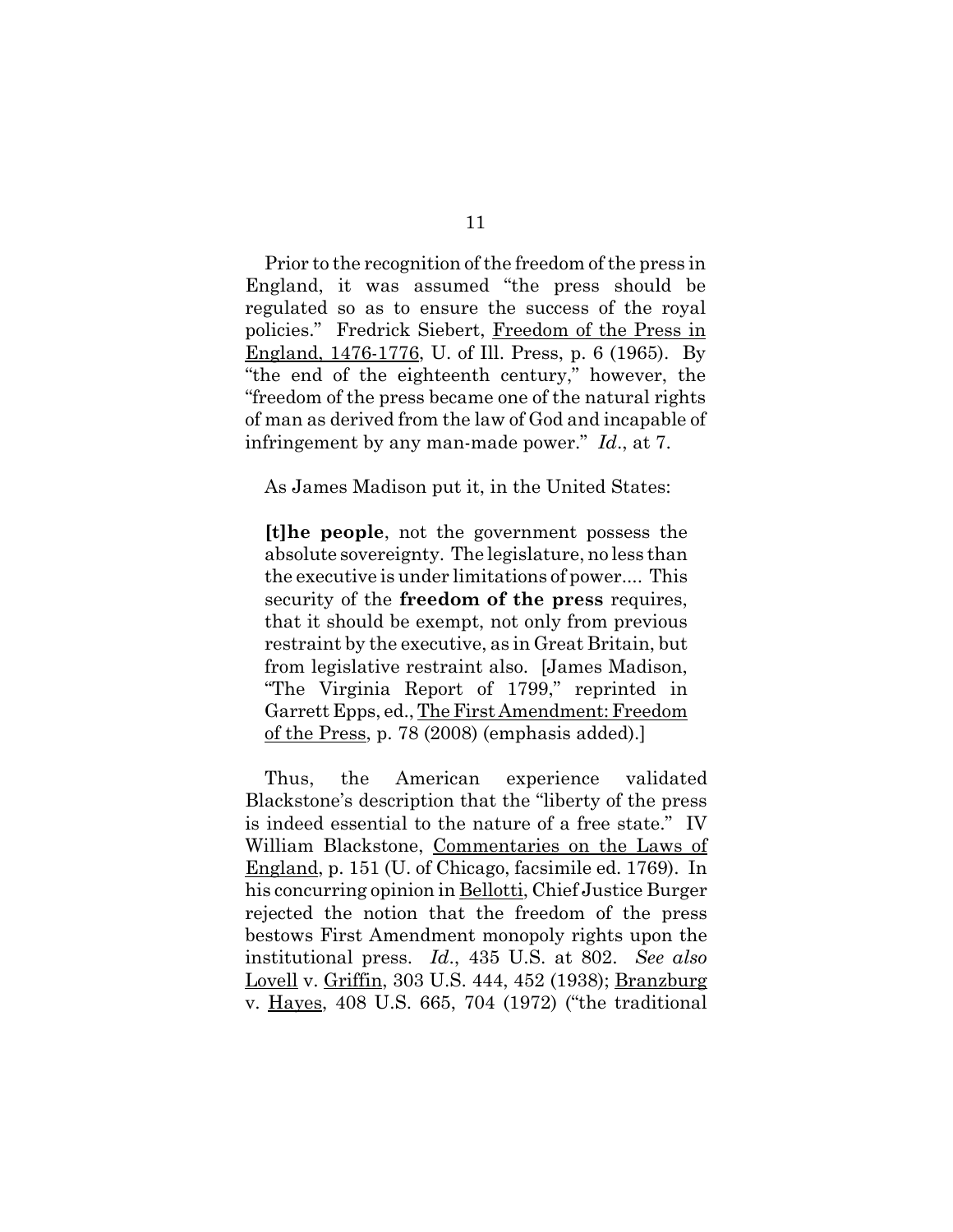doctrine [of the] liberty of the press is the right of the lonely pamphleteer who uses carbon paper or a mimeograph just as much as of the large metropolitan publisher....").

The government's narrow reading of the press freedom is not only contrary to history, but is at odds with the realities of the twenty-first century. To believe that the institutional press was granted special constitutional privileges would be to grant special rights largely to "[f]ive global-dimension firms [which] own most of the newspapers, magazines, book publishers, motion picture studios, and radio and television stations in the United States" — *i.e.*, Time Warner, The Walt Disney Company, News Corporation, Viacom, and Bertelsmann. Ben H. Bagdikian, The New Media Monopoly, Beacon Press, p. 3 (2004). And the government's view would deny the reality of the Internet:

It was not long ago that the boundaries between journalists and the rest of us seemed relatively clear.... Those days are gone. The lines distinguishing professional journalists from other people who disseminate information, ideas and opinions to a wide audience have been blurred, perhaps beyond recognition.... [Scott Gant, We're All Journalists Now, Free Press, p. 3 (2007).]

Contrary to Austin and McConnell, freedom of the press belongs not just to corporations like General Electric, but rather to "the people."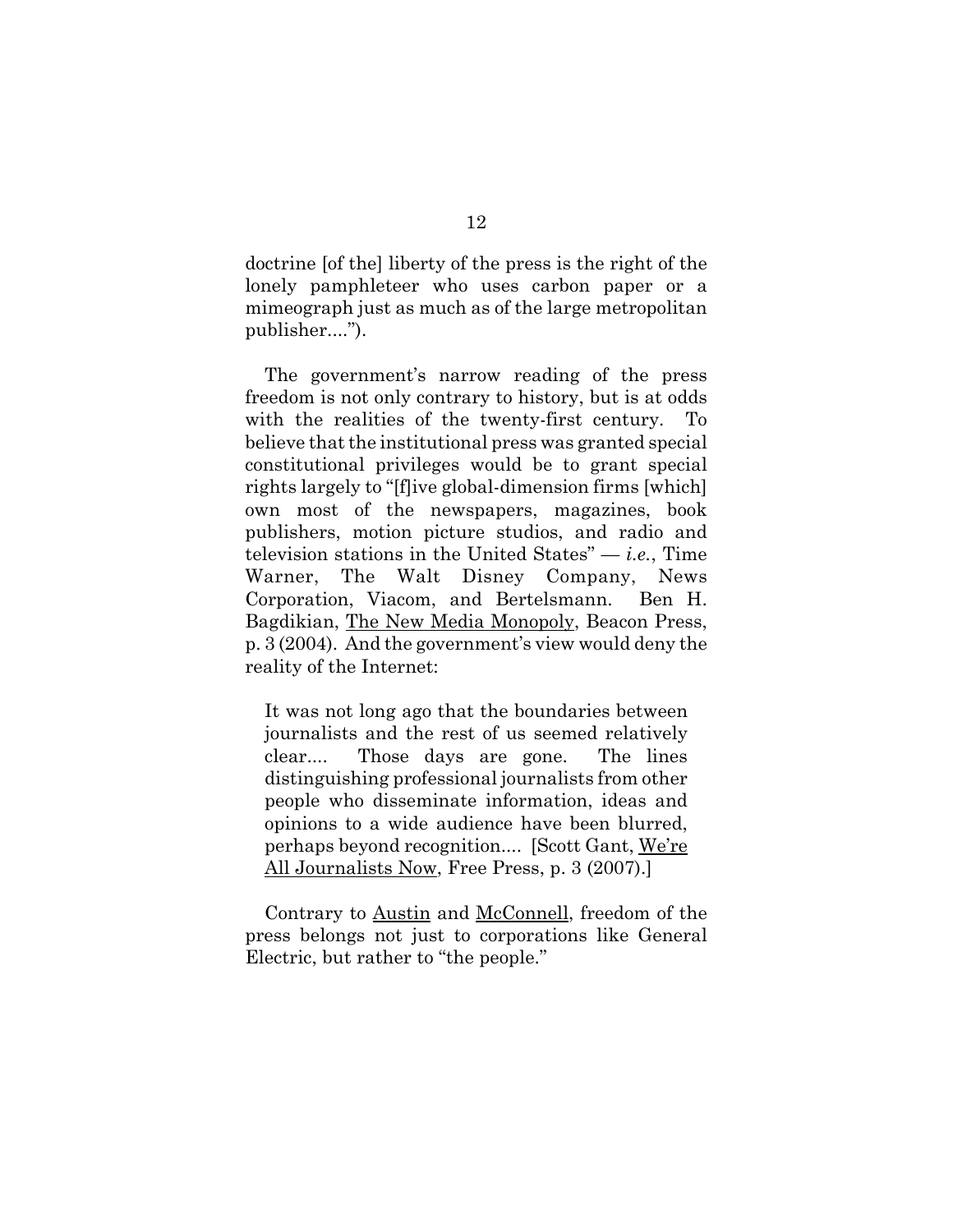#### **III. BCRA SECTION 203 VIOLATES CITIZENS UNITED'S FREEDOM OF THE PRESS.**

#### **A. BCRA Section 203 Establishes an Unconstitutional Licensing System.**

Empowered by BCRA section 203's grant of editorial discretion, and subject to no objective standard, the FEC decides which issue ads may be broadcast without compliance with all of the rules imposed on political committees (*e.g.,* financial stricture, reporting, and public disclosure). Notwithstanding WRTL II, the FEC commissioners also assert jurisdiction over issue ads that are not the functional equivalent of express advocacy, requiring the sponsors of constitutionallyprotected ads to comply with BCRA section 203's reporting and disclosure requirements. *See* 11 C.F.R.  $§ 114.15(f).$ <sup>8</sup>

For over 70 years, it has been well-established that any effort by the government to require a permit before dissemination of ideas "strikes at the very foundation of the freedom of the press by subjecting it to license and censorship." *See* Lovell v. Griffin, 303 U.S. 444, 451 (1938). Yet, 2 U.S.C. section 434(f)(1) and its implementing regulation (11 C.F.R. § 104.20(a) and (b)) require that Citizens United "file a statement" with the FEC within 24 hours after disbursement of an initial \$10,000 of direct costs for airing any communication referring to a candidate for federal office — whether or not it is the functional equivalent of express advocacy

<sup>8</sup> *See also* FEC Notice 2007-26, 72 *Fed. Reg.* 72,899-901 (Dec. 26, 2007).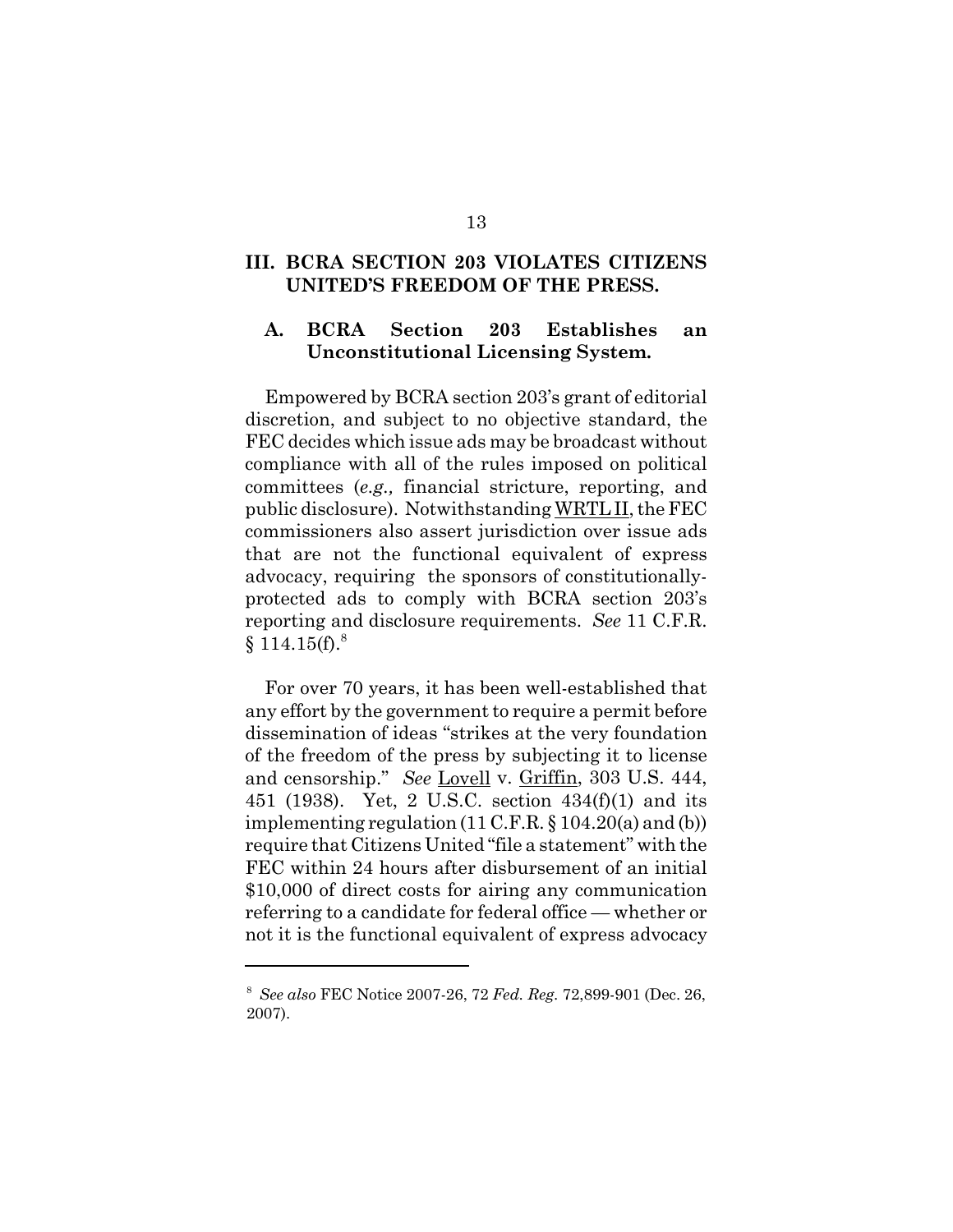— during the specified statutory periods. Such statement must include the name and addresses of all persons directly involved in the communication. 11 C.F.R. § 104.20(c). Such forced disclosure is tantamount to "'censorship through license'" which, contrary to "'the doctrine of the freedom of the press ... makes impossible the free and unhampered distribution'" of ideas. *See* Watchtower Bible and Tract Society v. Village of Stratton, 536 U.S. 150, 162 (2002), quoting from Schneider v. State, 308 U.S. 147, 164 (1939).

#### **B. BCRA Section 203 Operates as an Unconstitutional "Previous Restraint."**

BCRA section 203 also violates the press principle against "previous restraint[s]." *See* Lovell, 303 U.S. at 451-52. In Near v. Minnesota, 283 U.S. 697 (1931), this Court ruled that a statute authorizing **injunctive relief** against an allegedly libelous publication constituted "an unconstitutional restraint upon publication." *Id.*, 283 U.S. at 723. Since Near, this Court has found governmental efforts to enjoin the publication of protected speech to be presumptively unconstitutional, a presumption that can be overcome only by an "overwhelming national interest." *See* New York Times Co. v. United States, 403 U.S. 713, 726 n.<sup>\*</sup>, 726-27 (1971) (Brennan, J., concurring).

Yet, Congress has equipped the FEC with the power to seek **injunctive relief** in a federal district court without having to meet this extraordinarily high burden. *See* 2 U.S.C. § 437g(a)(6). Additionally, Congress has established an enforcement process that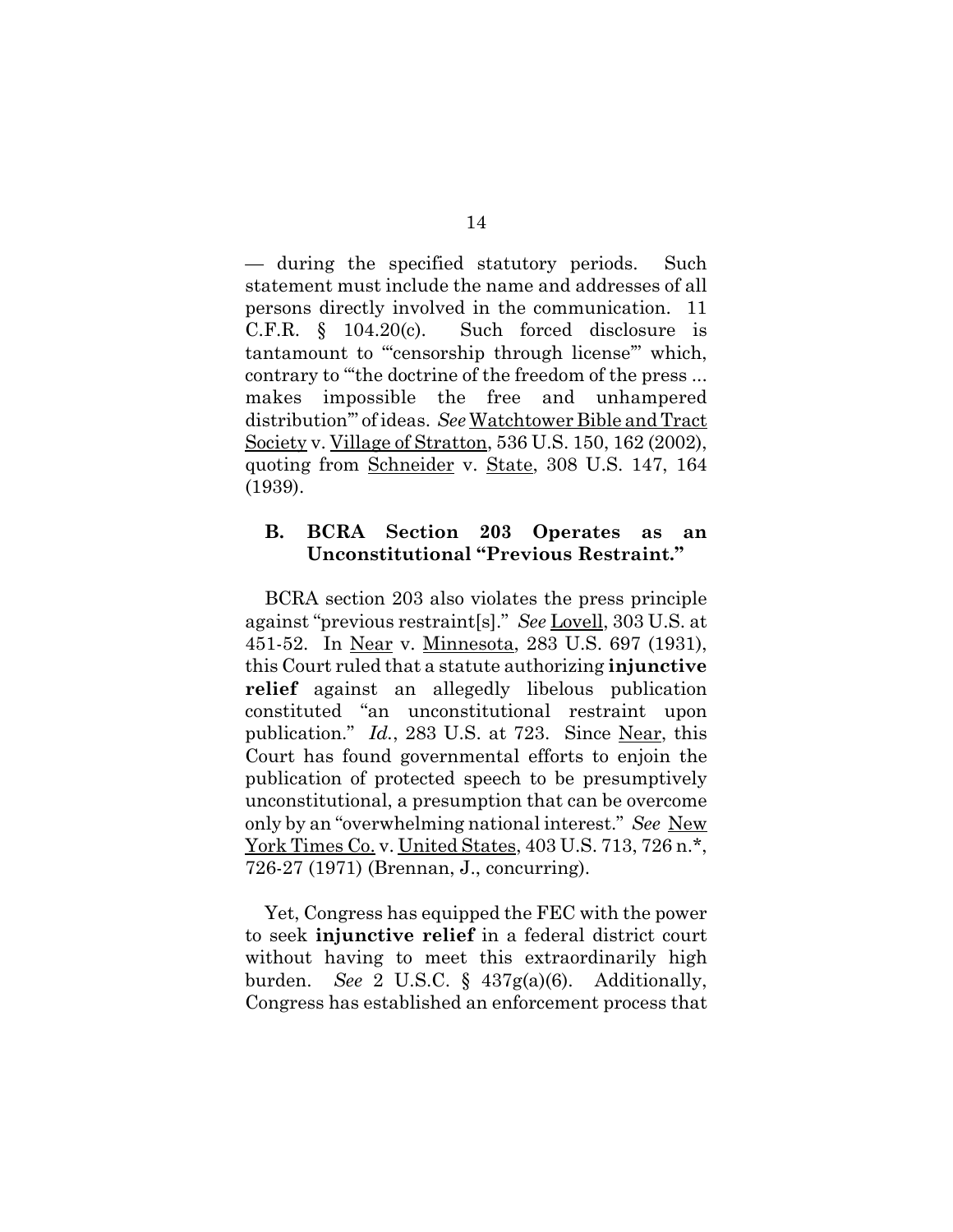can be triggered by a complaint filed with the FEC, signed by a person who only believes that a violation of the FECA laws "**is about to occur**." *See* 2 U.S.C. § 437g and 11 C.F.R. §§ 111.4-111.17 (emphasis added). Further, under 2 U.S.C. section 437g(a)(2), the FEC may initiate its own investigation and enforcement processes to determine if there is probable cause that a violation is about to occur. *See* 11 C.F.R. §§ 111.9-111.17. Such intrusive administrative powers do nothing to alleviate the "previous restraint." Rather, they exacerbate it.

By these administrative means, the FEC would "substitute[] [its] judgment ... for the judgment of ... individual householder[s],"9 at times most critical to them — just before a federal election. As the Court observed in Watchtower, "'the evils to be prevented [by the Free Press Clause] were not the censorship of the press merely, but **any action** of the government by means of which it might prevent such **free and general discussion of public matters as seems absolutely essential to prepare the people for an intelligent exercise of their rights as citizens**.'" *Id.,* 536 U.S. at 168 (emphasis added).

## **C. BCRA Section 203 Unconstitutionally Intrudes into the Function of Editors.**

Purportedly, BCRA section 203 is warranted by a Congressional policy designed to protect the federal electoral process from "'the corrosive and distorting

<sup>&</sup>lt;sup>9</sup> Martin v. Struthers, 319 U.S. 141, 144 (1943).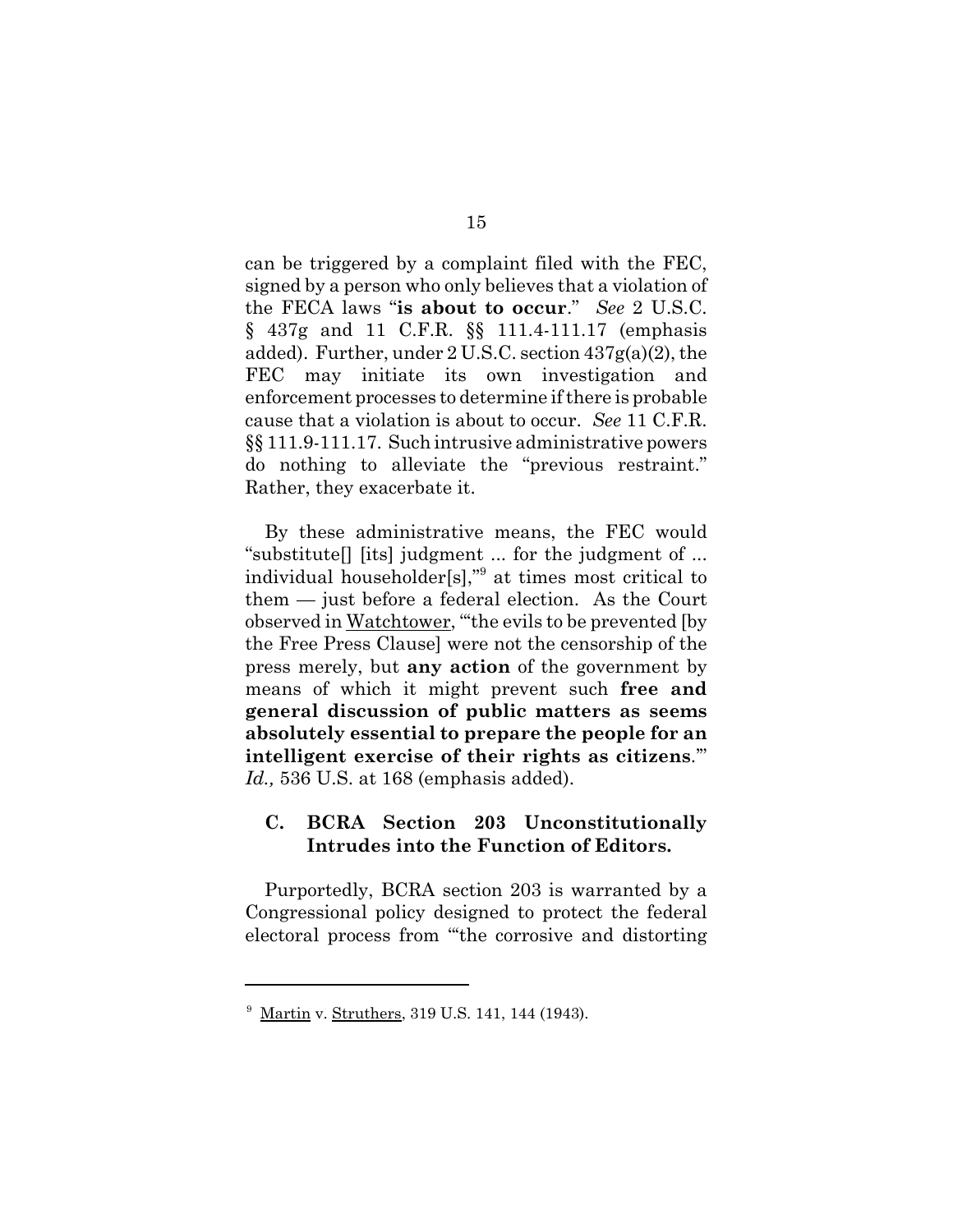effects of immense aggregations of wealth.'" *Id.*, 540 U.S. at 205. In Miami Herald Publishing Co. v. Tornillo, 418 U.S. 241 (1974), this Court rejected an almost identical justification for a 1913 Florida statute requiring a newspaper to print a state office candidate's reply "to criticism and attacks on his record by a newspaper." *Id.* at 243. Although the statute was defended as necessary to counter the "noncompetitive and enormously powerful" established press (*id*., at 249), the Court ruled that it "fail[ed] to clear the barriers of the First Amendment because of its intrusion into the function of editors." *Id.*, at 258.

According to Blackstone's pristine statement of the liberty of the press, "Every freeman has an undoubted right to lay what sentiments he pleases before the public: to forbid this, is to destroy the freedom of the press...." IV Blackstone's Commentaries 151-52. Thus, the Court in Miami Herald ruled that "the choice of material to go into a newspaper ... and treatment of public issues and public officials — whether fair or unfair — constitute the exercise of editorial control and judgment" outside of "governmental regulation." *Id.*, 418 U.S. at 258.

In an effort to implement WRTL II, the FEC has embarked on an editorial quest to sort out those issue ads that "function" as express advocacy from those that do not. *See* FEC Notice 2007-26, 72 *Fed. Reg.* 72,899- 915. To that end, FEC has promulgated regulations to guide its "content" and "interpretive" judgments. *See, e.g.,* 11 C.F.R. § 114.15(c)(2). Indeed, as evidenced by FEC Advisory Opinion 2008-15, the FEC commissioners may have no better reason for ruling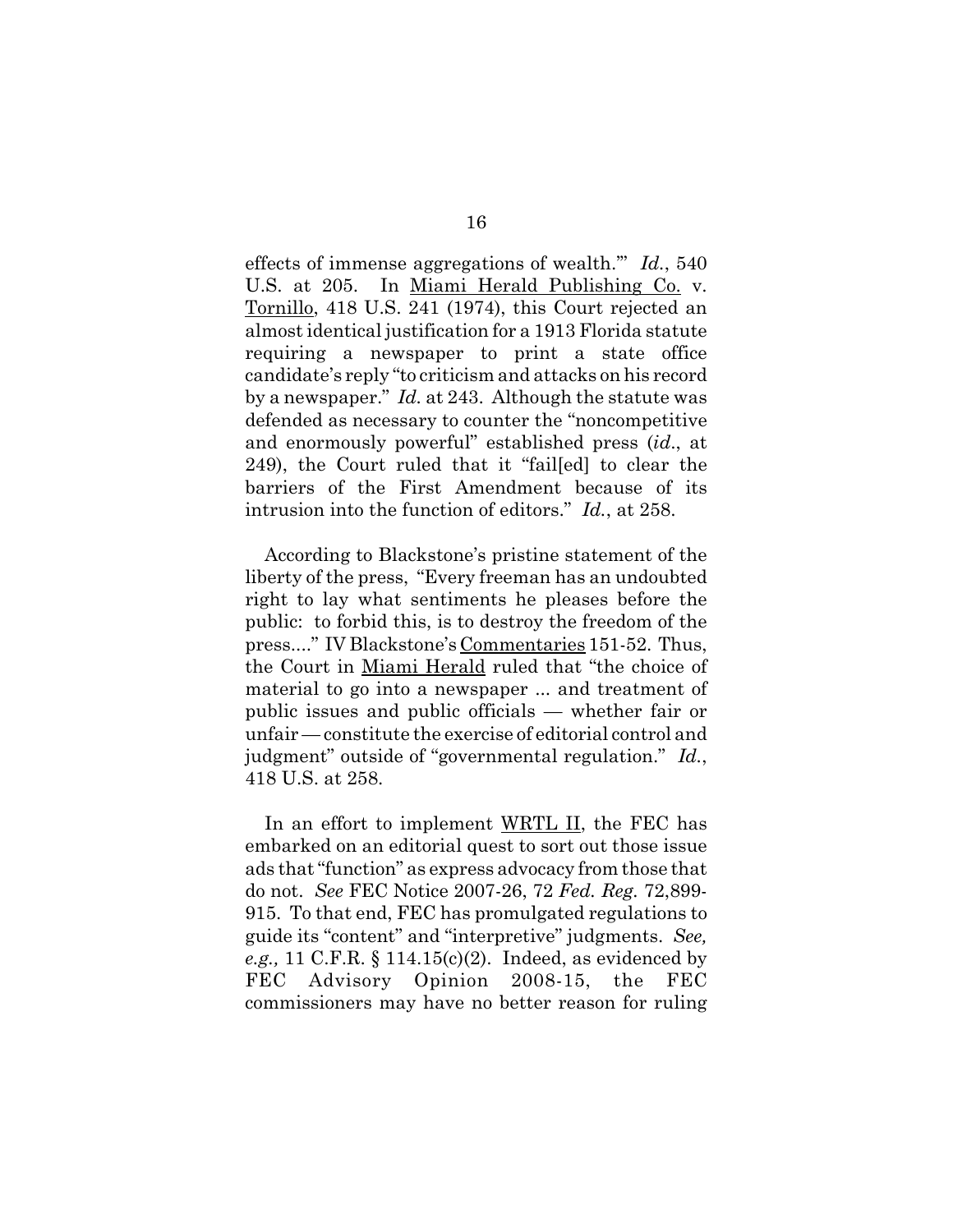that a proposed issue ad may be an electioneering communication than that it did not receive a majority Commission vote to authorize it. In such case, the rejected ad did not fall to the "newsroom floor" because of the editorial judgment of its author; rather, it fell to the "FEC floor," because BCRA section 203 "allow[s] government to insinuate itself into the editorial rooms of this Nation's press." *See* Miami Herald, 418 U.S. at 259 (White, J., concurring).

### **D. BCRA Section 203 Unconstitutionally Imposes Economic Penalties and Burdens on Issue Advertising.**

As McConnell pointed out, BCRA section 203 does not ban corporate- or union-sponsored issue ads referring to a candidate for federal office broadcast during the covered periods before election. Rather, "under BCRA, corporations and unions may not use their general treasury funds to finance electioneering communications, but they remain free to organize and administer segregated funds, or PACs, for that purpose." *Id.*, 540 U.S. at 204. A similar argument was made in Miami Herald — that the right-to-reply statute "does not amount to a restriction of [the newspaper's] right to speak because 'the statute in question here has not prevented the Miami Herald from saying anything it wished.'" *Id.*, 418 U.S. at 256. But, as the Miami Herald Court pointed out, "Government restraint on publishing need not fall into familiar and traditional patterns to be subject to constitutional limitations on government powers." *Id.* Rather, the question is whether BCRA section 203 "exacts a penalty on the basis of the content" of the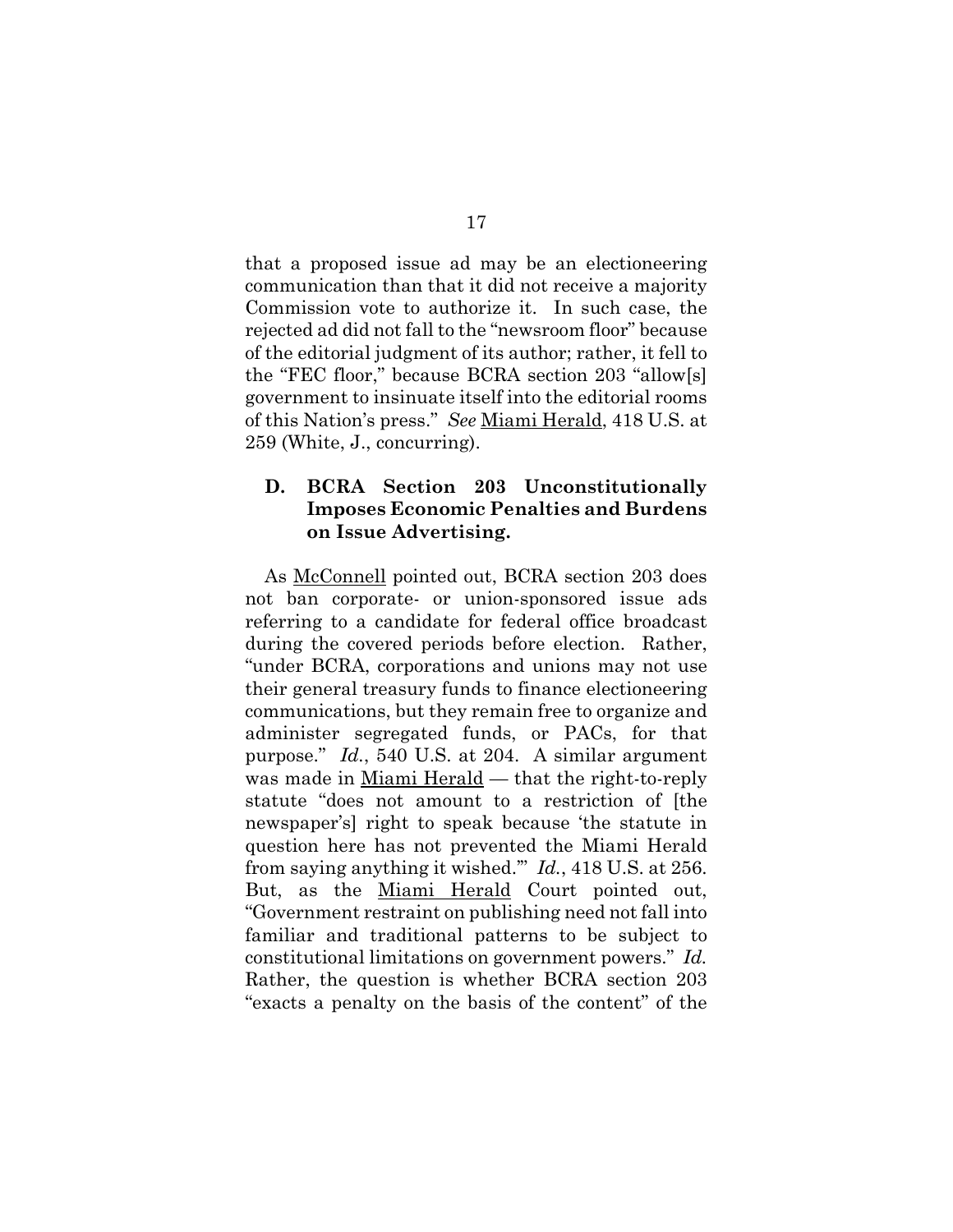communication (*id*.), and therefore, "under the operation of the statute, political and electoral coverage would be blunted or reduced" (*id*., at 257). If so, it would be a violation of the freedom of the press. *See* Grosjean, 297 U.S. at 250.

The very purpose of BCRA section 203 is to "blunt or reduce" corporate and labor union influence in the electoral marketplace, by forcing corporations and labor unions to form a PAC and conform to the strict rules by which money is to be raised. By increasing the costs of corporate and labor union participation in the public debate swirling about in the electoral politics marketplace, BCRA section 203 plays the same role as the infamous English "taxes on knowledge," the "main purpose of [which] was to suppress the publications of comments and criticisms objectionable to the Crown." *See* Grosjean, 297 U.S. at 246.

Moreover, the financial burden imposed by BCRA section 203 is discriminatory in that a like burden is not placed upon a news story or commentary or editorial by a "broadcast facility." *See* 2 U.S.C. § 434(f)(3)(B)(i). As this Court observed in Arkansas Writers' Project, Inc. v. Ragland, 481 U.S. 221 (1987), "a discriminatory tax on the press burdens rights protected by the First Amendment ... because selective taxation of the press ... poses a particular danger of abuse by the State." *Id.*, 481 U.S. at 227-28.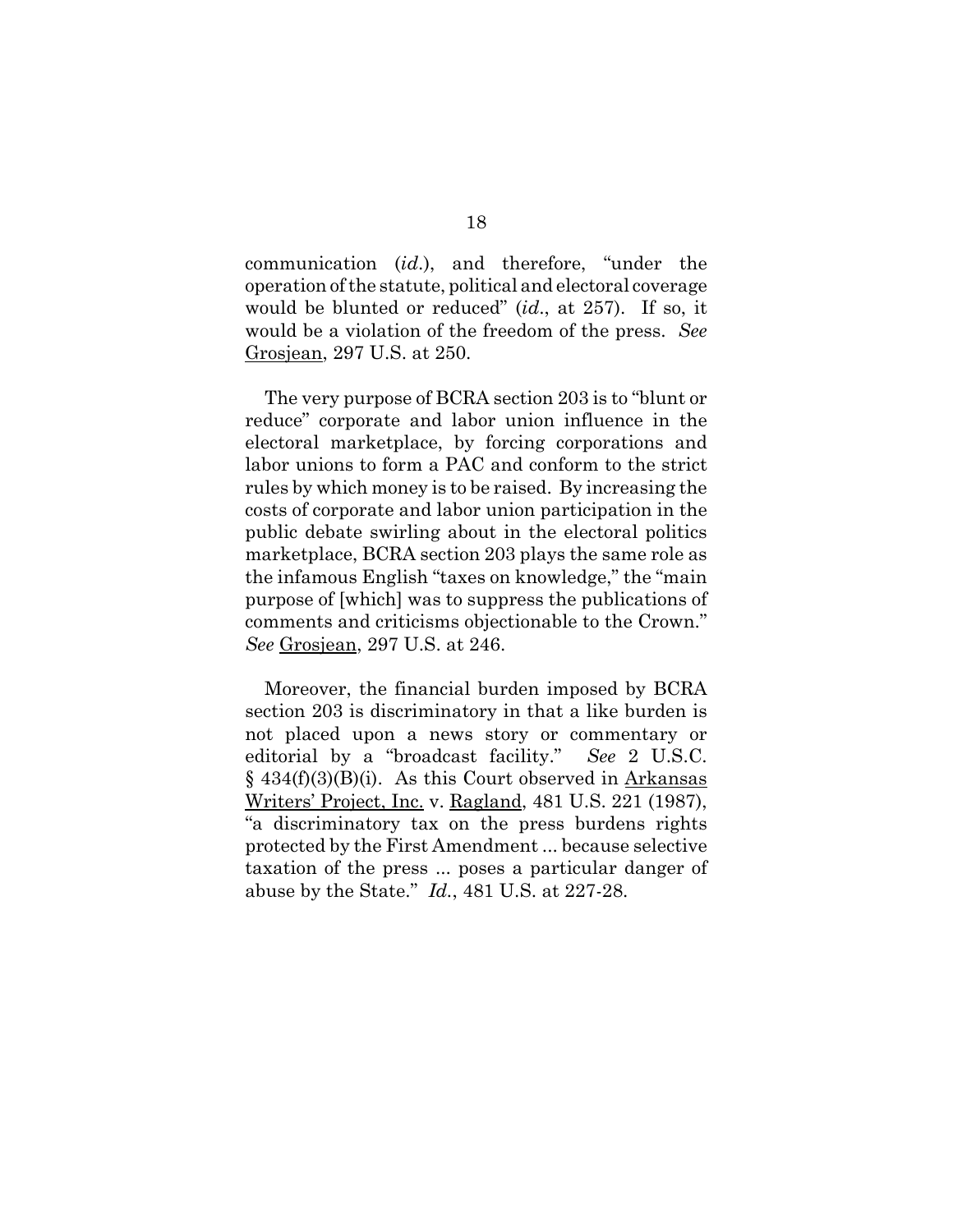### **E. BCRA Section 203 Violates the Press Principle of Anonymity.**

Even if an issue ad is found not to be the functional equivalent of "express advocacy," the FEC requires corporations and labor unions to comply with BCRA section 203's disclaimer and disclosure provisions, including identification of the person(s) responsible for the issue ad and the person(s) whose finances made the ad possible. *See* FEC Notice 2007-26, 72 *Fed. Reg.* 72,900. In short, the FEC requires that the author and publisher of the ad be disclosed to the public.

As Justice Black observed in Talley v. California, 362 U.S. 60 (1960):

The obnoxious press licensing law of England, which also was enforced on the Colonies was due in part to the knowledge that **exposure of the names of printers, writers and distributors** would lessen the circulation of literature critical of the government. [*Id.*, 362 U.S. at 64 (emphasis added).]

In his concurring opinion in <u>McIntyre</u> v. Ohio Elections Commission, 514 U.S. 334 (1995), Justice Thomas documented "the extent to which anonymity and the freedom of the press were intertwined in the early American mind." *Id.,* at 361. And rightfully so. The principle of anonymity is akin to the principle of editorial control. As the McIntyre majority acknowledged, "the identity of the speaker is no different from other components of the document's content that the author is free to include or exclude."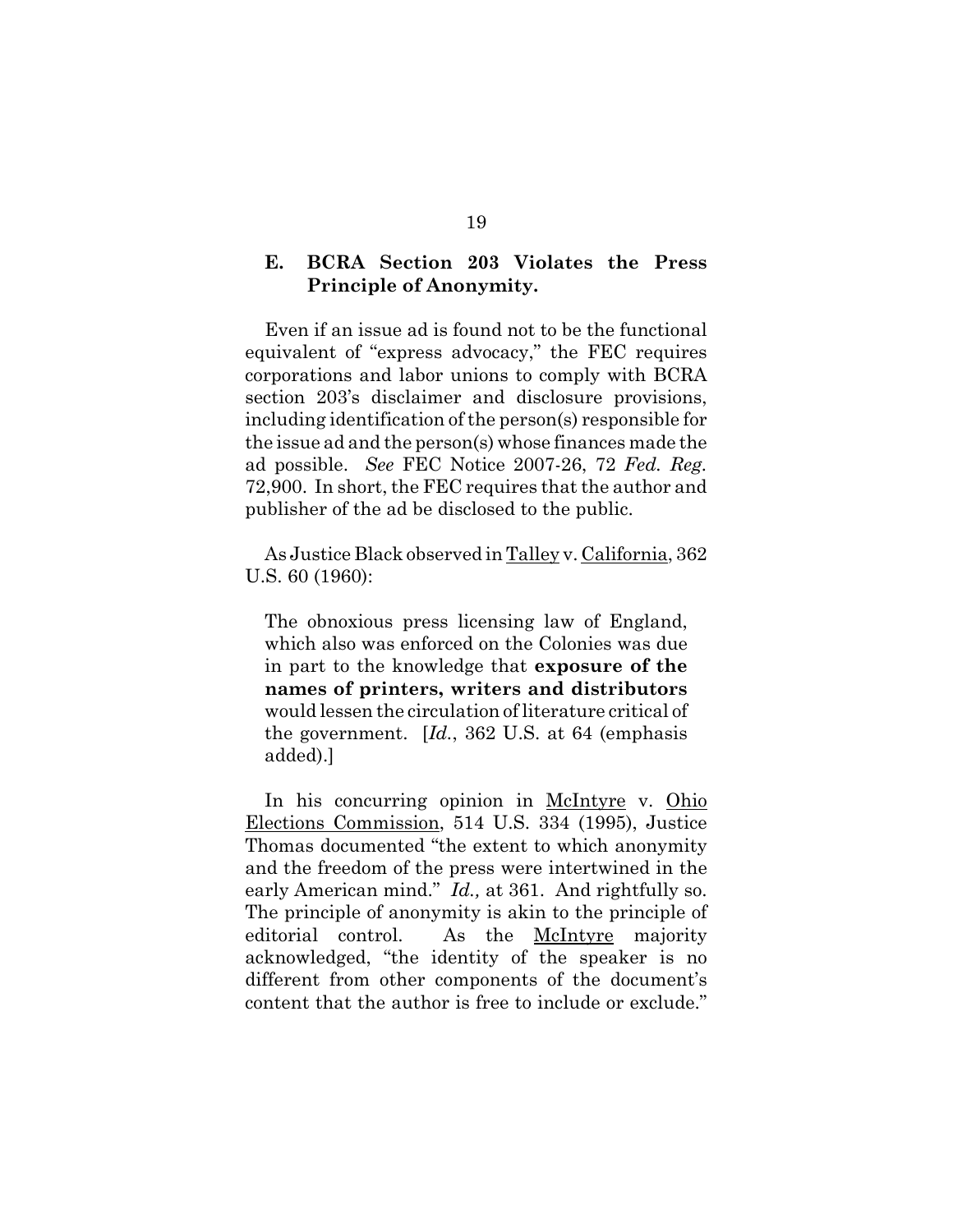Id., 514 U.S. at 348. And as <u>McIntyre</u> pointed out, the people need no help from the government to sort out the true from the false:

"Don't underestimate the common man. People ... can evaluate [the] anonymity along with [the] message as long as they are permitted ... to read that message. [O]nce they have done so, it is for them to decide what is 'responsible,' what is valuable, and what is truth." [*Id.*, 514 U.S. at 348 n.11.]

The FEC rules requiring disclosure bespeak the opposite view, that people are not capable of ferreting out the truth without the government's paternalistic oversight. Such a policy is anathema to the freedom of the press. *See* Miami Herald, 418 U.S. at 259 (White, J., concurring).

#### **CONCLUSION**

Austin, and those portions of McConnell which relate to BCRA section 203, should be overturned, and BCRA section 203 should be declared unconstitutional as violative of the freedom of the press.